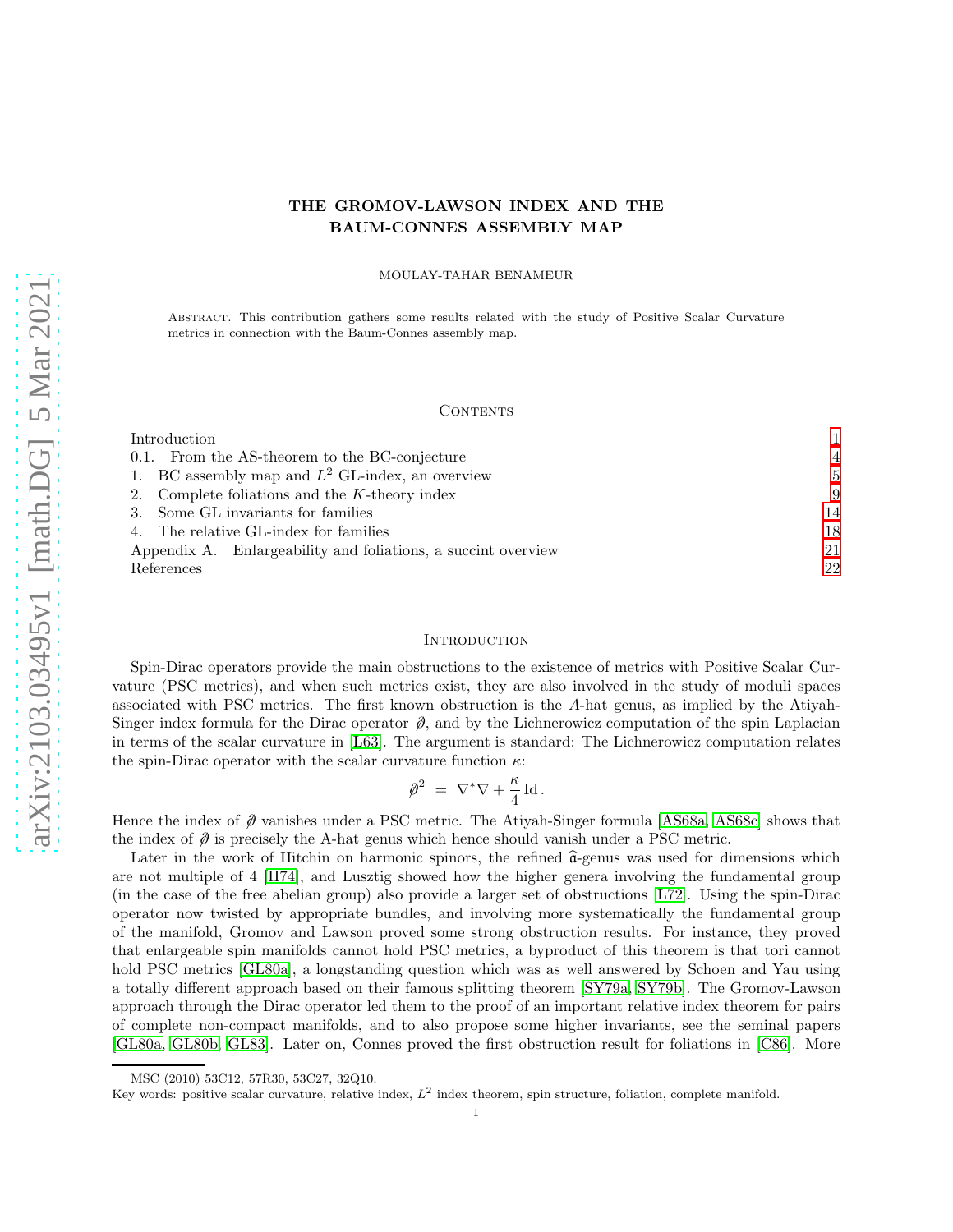precisely, he showed that for any closed (not necessarily spin) oriented manifold M with  $A(M) \neq 0$ , no spin foliation F on M can hold PSC along the leaves. More recently, in [\[Z16\]](#page-23-2), Zhang obtained the same result but assuming M to be spin and not necessarily the foliation.

As observed by Rosenberg [\[R86b\]](#page-23-3), there is a close connection between these higher genera on a given spin manifold M and the so-called Baum-Connes conjecture for the fundamental group  $\Gamma = \pi_1(M)$  of M. Recall that this conjecture states that an assembly map (BC map):

$$
\mu_{\Gamma} : K^{top}_{*}(\Gamma) \longrightarrow K_{*}(C_{r}^{*}\Gamma),
$$

built up from the higher index construction, is an isomorphism. In fact, the rational injectivity of  $\mu_{\Gamma}$  implies the vanishing of the higher A-hat genera when  $M$  has a PSC metric. Moreover, and at least for complete manifolds with cylindrical ends as built from compact manifold with boundary by the APS construction [\[APS75\]](#page-21-3), The Gromov-Lawson index together with its  $L^2$  version as introduced in [\[B21\]](#page-21-4) are related with reduced eta invariants. Now the bijectivity of the (maximal) BC map allows to prove many vanishing results for these reduced eta invariants under PSC metrics and when the fundamental group is torsion-free. Indeed, when PSC metrics exist, while the index vanishes, still the spin-Dirac operator provides these more subtle secondary invariants, also called rho invariants. They involve by definition the fundamental group through its finite dimensional unitary representations [\[APS76\]](#page-21-5) or more generally its regular  $\ell^2$  representation through the so-called Cheeger-Gromov rho invariant [\[CG85\]](#page-22-7) which is defined as follows:

 $\rho_{(2)}(\partial) := \eta_{(2)}(\tilde{\partial}) - \eta(\partial)$  with  $\tilde{\partial}$  being the spin-Dirac operator on the universal covering.

This latter  $L^2$  invariant was efficiently used to distinguish non-concordant PSC metrics when  $\Gamma$  has torsion. The relation of this invariant, and hence of the Gromov-Lawson index in this case, with the BC assembly map for the fundamental group  $\Gamma$  was discovered in the late 90's and has been progressively clarified, during the last two decades. When the fundamental group is torsion-free, the Cheeger-Gromov rho invariant of the spin-Dirac operator seems to behave like the spin-genus and to vanish under a PSC metric. This was proved only under the assumption that the (maximal) BC conjecture is true, showing a strong implication of the BC assembly map. See for instance [\[K00,](#page-22-8) [PS07,](#page-23-4) [BR15b\]](#page-21-6). A kind of converse influence could also be progressively observed, namely that there is a potential impact of the index theory for PSC near infinity spin manifolds on the properties of the BC map, through the (higher) absolute index classes that the Gromov-Lawson construction provides, see [\[XY14a\]](#page-23-5).

We have chosen in this survey paper to review the relation between the Gromov-Lawson (absolute and) relative index for complete spin manifolds with PSC near infinity and the BC conjecture. The rough slogan is that these constructions provide tools for non-compact manifolds similar, although different in nature for the absolute index, to the ones provided by the Atiyah-Singer theorem for closed manifolds, at least when Γ is torsion-free. In particular, one can, in principle, follow the known extensions of the classical index theorem with their consequences, to construct new invariants for moduli spaces of PSC metrics. For this reason, we have added in Subsection [0.1](#page-3-0) below, for the convenience of the reader, a brief overview of some generalizations of the classical Atiyah-Singer theorem, in connection with the BC assembly map.

As for the Gromov-Lawson index theory on complete non-compact spin manifolds with PSC near infinity, some generalizations have been carried out recently but the picture is still incomplete. For coverings, the higher Gromov-Lawson index was defined by Xie and Yu in [\[XY14a\]](#page-23-5) where they also prove the higher relative index theorem, extending in this way the Fomenko-Miscenko approach. This higher index raised many interesting questions, and revealed a new potential connection with the BC map. The Atiyah  $L^2$  index theory was also recently investigated in  $[B21]$  and the  $L^2$ -relative index theorem was deduced by using the Murray-von Neumann dimension theory. In Section [1,](#page-4-0) we give a detailed survey of these developpements for coverings and also gather some related questions.

Then comes the questions of generalizations to families, equivariants families and foliations. The Connes measured index theorem has been recently extended in [\[BHa\]](#page-21-7) into a relative measured index theorem à la Gromov-Lawson for complete foliations with leafwise PSC near infinity.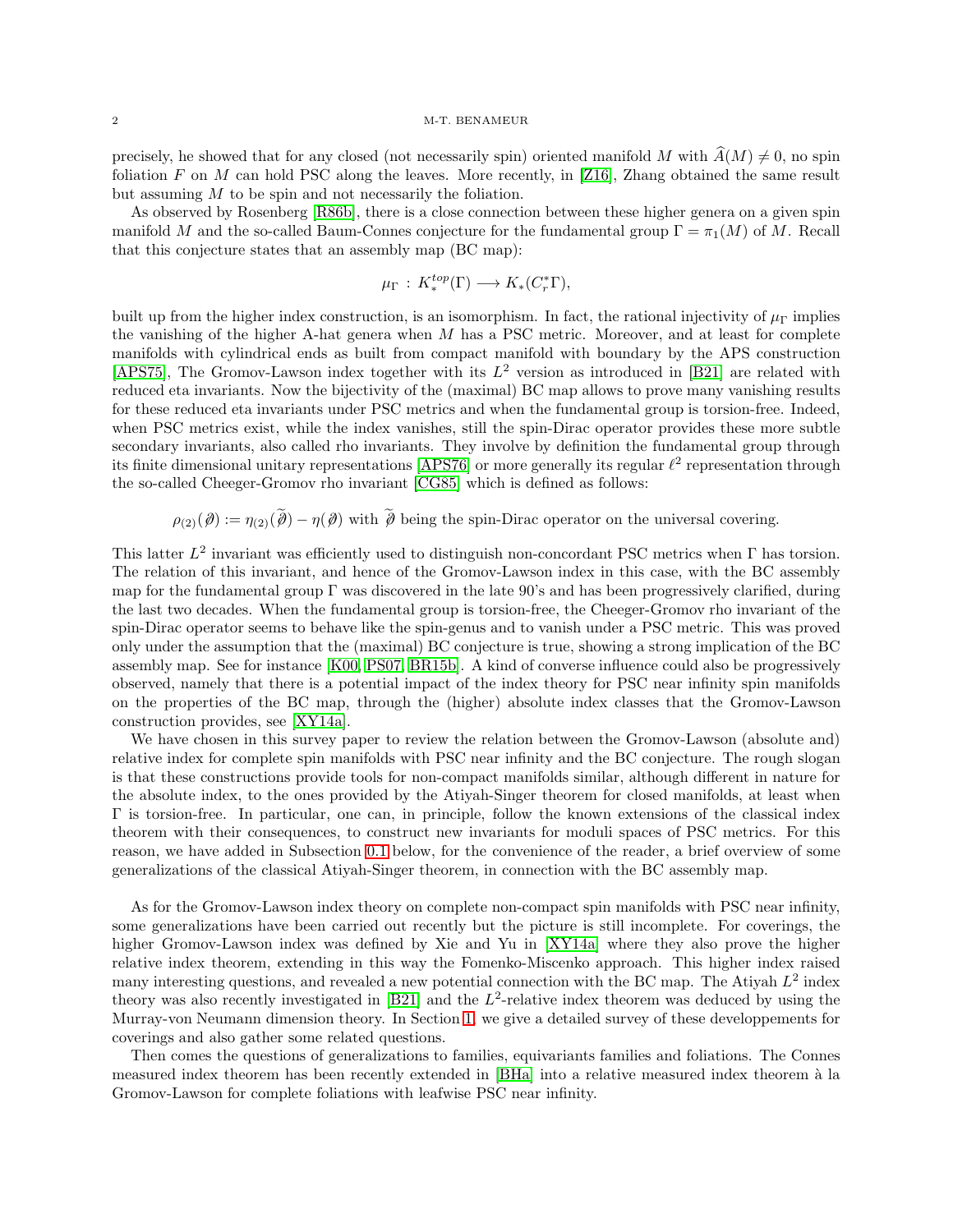In Sections 2-4, some more or less new results are explained. The first one is the proof that leafwise PSC off some compact subspace of a spin complete foliation allows to define the higher spin index in the  $K$ -theory of the space of leaves, exactly as was proved by Connes for closed foliated manifold, completing the picture for foliations [\[C80\]](#page-22-9). This is the exact generalization of a Gromov-Lawson result for complete spin manifolds. Notice that the trace of the compact subspace on a fixed leaf needs not to be compact in that leaf.

**Theorem 0.1.** Let  $(M, F)$  be a complete foliation with even dimensional leaves and let  $D = D^{\pm}$  be a leafwise generalized Dirac operator which is invertible near infinity, then the operator  $D^+$  has a well defined higher index class Ind( $D^+$ ) in the K-theory group  $K(C^*(M, F))$  of the space of leaves.

In fact we focus on the following important case:

**Corollary 0.2.** For the spin-Dirac operator twisted by a hermtian bundle with connection  $(E, \nabla^E)$ , the spinindex class  $Spin(M, F; (g, \nabla^E))$  is well defined in  $K(C^*(M, F))$ , if we assume that outside some compact subspace of M:

- (1) the leafwise scalar curvature of  $g$  is uniformly positive;
- (2)  $\nabla^E$  is leafwise flat.

An interesting situation is the case of Γ actions on a compact manifold X, with  $\Gamma = \pi_1(W)$  for a smooth even complete spin manifold  $W$ , and where one is interested in equivariant families, parametrized by  $X$ , of metrics on the universal covering W, such that the family of scalar curvature functions, a global Γ-invariant smooth function on  $\widetilde{W} \times X$  is a uniformly positive function outside some Γ-compact subspace of  $\widetilde{W} \times X$ . The previous covering situation corresponds to  $X = \{ \bullet \}$  but now we have a smooth non trivial foliation which is associated to this action by using the suspension construction. The higher index lives here in the K-theory group of the crossed product  $C^*$ -algebra  $C(X) \rtimes \Gamma$ . The index and rho invariants in the classical closed case were investigated in [\[BP09\]](#page-21-8).

For a foliation given by a fibration  $M \to B$  with even dimensional connected fibers and connected base for simplicity, we get an index class in  $K(B)$ . The interesting invariant  $\iota(g_0, g_1)$  of Gromov-Lawson [\[GL83\]](#page-22-5) can then be generalized to families to provide an invariant in  $H^{[0]}(B,\mathbb{R})$ . More precisely, given a fibration  $N \to B$  now with odd spin fibers and with two metrics  $g_0$  and  $g_1$  having positive fiberwise scalar curvature, one defines as in [\[GL83\]](#page-22-5) the invariant  $\iota(N|B; g_0, g_1) \in H^{[0]}(B, \mathbb{R})$ , to be the Chern character of the index of the fiberwise spin-Dirac operator on the fibration  $M = N \times \mathbb{R} \to B$ . When E is an extra hermitian bundle over N with fiberwise flat connections  $\nabla^0$  and  $\nabla^1$ , then one gets similarly the invariant

$$
\iota\left(N|B;(g_0,\nabla^0);(g_1,\nabla^1)\right)\in H^{[0]}(B,\mathbb{Q}).
$$

So, whenever  $(g_0, \nabla^0)$  can be connected to  $(g_1, \nabla^1)$  through positive fiberwise scalar curvature metrics and fiberwise flat connections, we see that  $\iota(N|B;(g_0,\nabla^0);(g_1,\nabla^1))$  vanishes. This Gromov-Lawson invariant satisfies the similar properties proved for a single manifold in [\[GL83\]](#page-22-5).

We also use the Bismut-Cheeger index formula for compact fibrations with boundary [\[BC90a,](#page-21-9) [MP97a\]](#page-22-10), to outline a method to construct a higher Kreck-Stolz invariant  $\sigma(N|B, q)$  for some smooth  $4k-1$ -fibrations with positive fiberwise scalar curvature under the right assumptions, especially when the tangent bundle to the fibers has trivial real Pontrjagin classes. This invariant now lives in  $H^{[0]}(B,\mathbb{R})$  and as for the classical one, is an absolute version of the Gromov-Lawson invariant  $\iota(N|B; g_0, g_1)$ . This class is defined in terms of eta forms and the following is then a consequence of the Bismut-Cheeger formula.

**Proposition 0.3.**  $\sigma(N, q)$  only depends on the fiberwise concordance class of q. It is also unchanged under actions of fiberwise diffeomorphisms.

In Section [4,](#page-17-0) given two complete non-compact fibrations  $M_0 \to B_0$  and  $M_1 \to B_1$  over compact manifolds, with the two fiberwise generalized Dirac operators  $D_0$  and  $D_1$  which agree near infinity, we prove, under usual assumptions, that the higher relative index class  $\text{Ind}(D_0, D_1)$  can be defined as an element of the K-theory of the base  $B_0$  once the usual identifications are used. Denoting by  $\varphi_0 : B_0 \to B_1$  the induced diffeomorphism between the bases, we can state the formula for the spin-Dirac operators with coefficients in bundles with hermitian connections which are also compatible near infinity: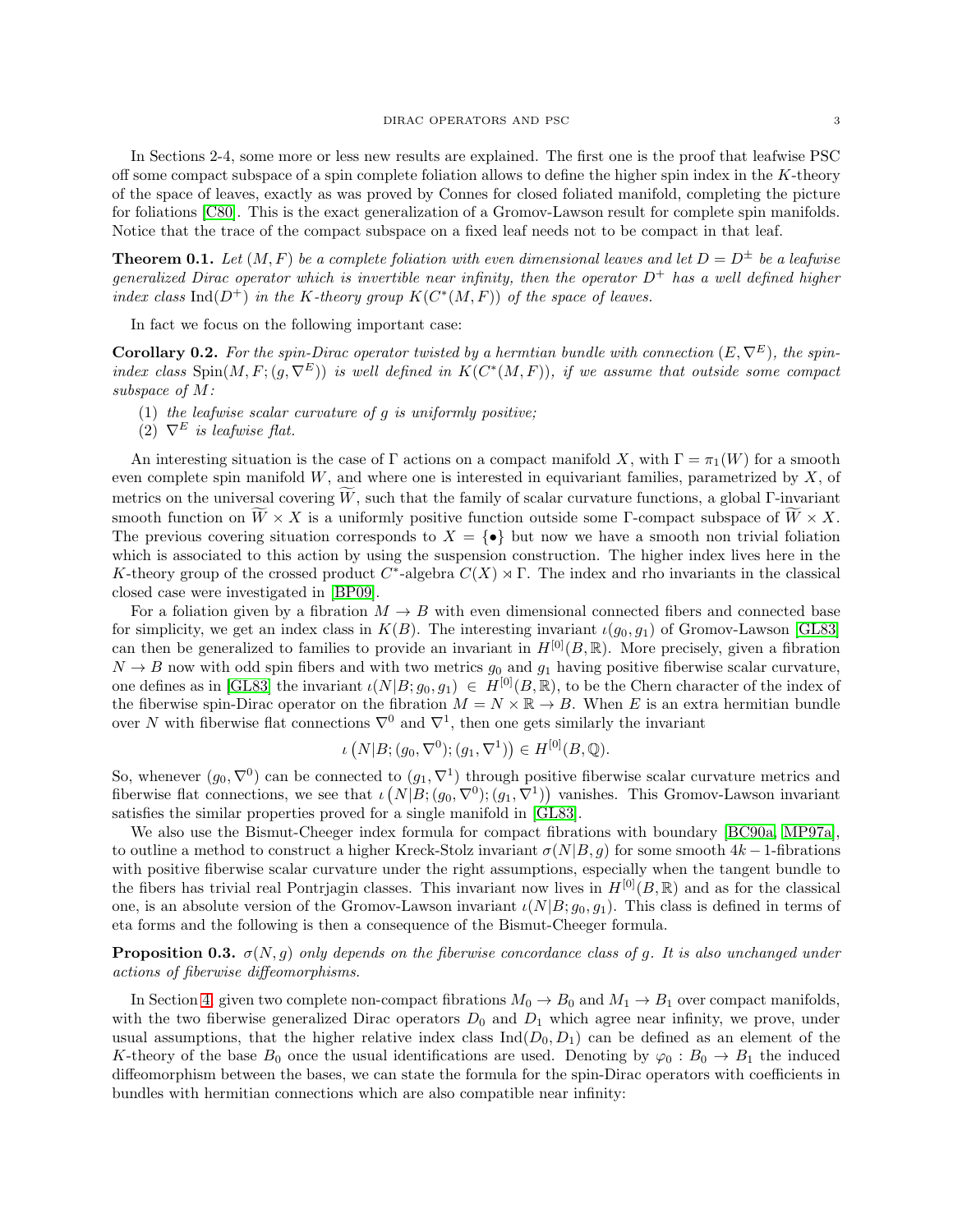**Theorem 0.4.** The following formula holds in  $H^{[0]}(B_0, \mathbb{R})$ :

$$
\operatorname{Ch} \operatorname{Ind} (\mathcal{D}_0 \otimes \nabla^0, \mathcal{D}_1 \otimes \nabla^1) = \int_{M_0|B_0} \widehat{A}(TM_0|B_0) \operatorname{Ch}(\nabla^0) - \varphi_0^* \int_{M_1|B_1} \widehat{A}(TM_1|B) \operatorname{Ch}(\nabla^1).
$$

The RHS is defined in a way similar to the case of a single manifold and makes sense.

<span id="page-3-0"></span>0.1. From the AS-theorem to the BC-conjecture. We give a very brief overview of some developpements that occured since the Atiyah-Singer index theorem was proved in the early 60's. See [\[AS63\]](#page-21-10) and also [\[AS68a,](#page-21-1) [AS68c\]](#page-21-2). There are nowadays many well known geometric situations where the classical index theory has been fully explored and efficiently used. Already in the late 60's Atiyah and Singer extended their index formula to skew adjoint operators and real K-theory [\[AS71b\]](#page-21-11) and also to families of closed manifolds [\[AS71a\]](#page-21-12) which were as well stated in real K-theory [\[H74\]](#page-22-1). The families index theorem was then efficiently used to prove the Novikov conjecture for the abelian free group [\[L72\]](#page-22-2) and one deduced the vanishing of higher genera for the spin-Dirac operator under PSC by the same approach. The idea there was that the higher signatures, or higher genera, can be extracted from a robust Atiyah-Singer index bundle in the K-theory of the base torus. By robust we mean here that the higher index class enjoys the allowed properties almost by construction because it benefits from the confortable properties of  $C^*$ -algebras. This means that it vanishes for instance for the family spin-Dirac operator under PSC along the fibers, and it is a fiberwise homotopy invariant for the family signature operator. So, when the fundamental group is abelian, it has been involved through invariants of families parametrized by its Pontrjagin dual. When the group Γ is non abelian, it needed to be replaced by its convolution  $C^*$ -algebra  $C^*_{\Gamma}$  which replaces the algebra of continuous functions on the Pontrjagin dual. Index theory for general (infinite) Galois coverings started in the seminal work of Atiyah (and Singer) [\[A76\]](#page-21-13), giving the first implication of the Murray-von Neumann dimension theory, with a (deep) numerical index equality:

# "index upstairs=index downstairs",

meaning that the  $L^2$  index of the lifted operator to the covering coincides with the index of the operator on M. Fomenko and Miscenko later showed in [\[FM79\]](#page-22-11) that the Lusztig idea can be extended to all Galois coverings so as to provide an index formula in the K-theory of the  $C^*$ -algebra of the group, where the indices are again the robust classes. Unfortunately, despite the abelian case, the computation of the K-theory of the group  $C^*$ -algebra is a hard problem. The Fomenko-Miscenko construction led though to the formulation of the famous Baum-Connes assembly map, expecting all the  $K$ -classes of the group  $C^*$ -algebra to be constructed in this way from an (generalized) index map. The Baum-Connes map  $\mu_{\Gamma}$ , alluded to above, is built up from the higher index construction, organizing all these Dirac operators as a topological (in principle computable) group  $K_*^{top}(\Gamma)$  by moding out with respect to equivalence relations preserving the higher index. In this way, the BC conjecture proposes a topological method to compute the  $K$ -theory of the group  $C^*$ -algebra, the host for the robust index classes, so it confronts this hard problem. Another solution to get around the effective computation the K-theory of the group  $C^*$ -algebra is to try to extract numerical invariants using traces and also higher traces as developped by Connes through his cyclic cohomology [\[C86\]](#page-22-12), and one hopes to recover in this way the higher genera in the Gromov-Lawson-Rosenberg conjecture [\[R86a\]](#page-23-6) or the higher signatures in the Novikov conjecture [\[N65\]](#page-23-7). This method succeded for Gromov-hyperbolic groups for instance [\[CM90\]](#page-22-13), and also for a larger class of groups in [\[CGM95\]](#page-22-14).

The next interesting extension of the Atiyah-Singer index theorem combines all the previous situations into the setting of foliations. Indeed, combining families and groups one is naturally led to group actions which on the other hand correspond through a standard suspension construction to a large class of interesting foliations. The case of group actions was also motivated by the need of a "Baum-Connes conjecture with coefficients" in the many attempts to prove the BC conjecture, and turned out to have interesting consequences in some solid physics problems [\[B92\]](#page-21-14). The first index theorem for foliations was proved by Connes in [\[C79\]](#page-22-15), a far reaching generalization of Atiyah's  $L^2$ -index theorem which uses again the Murray-von Neumann dimension theory, but now in the context of groupoids. The higher index theorem for foliations was later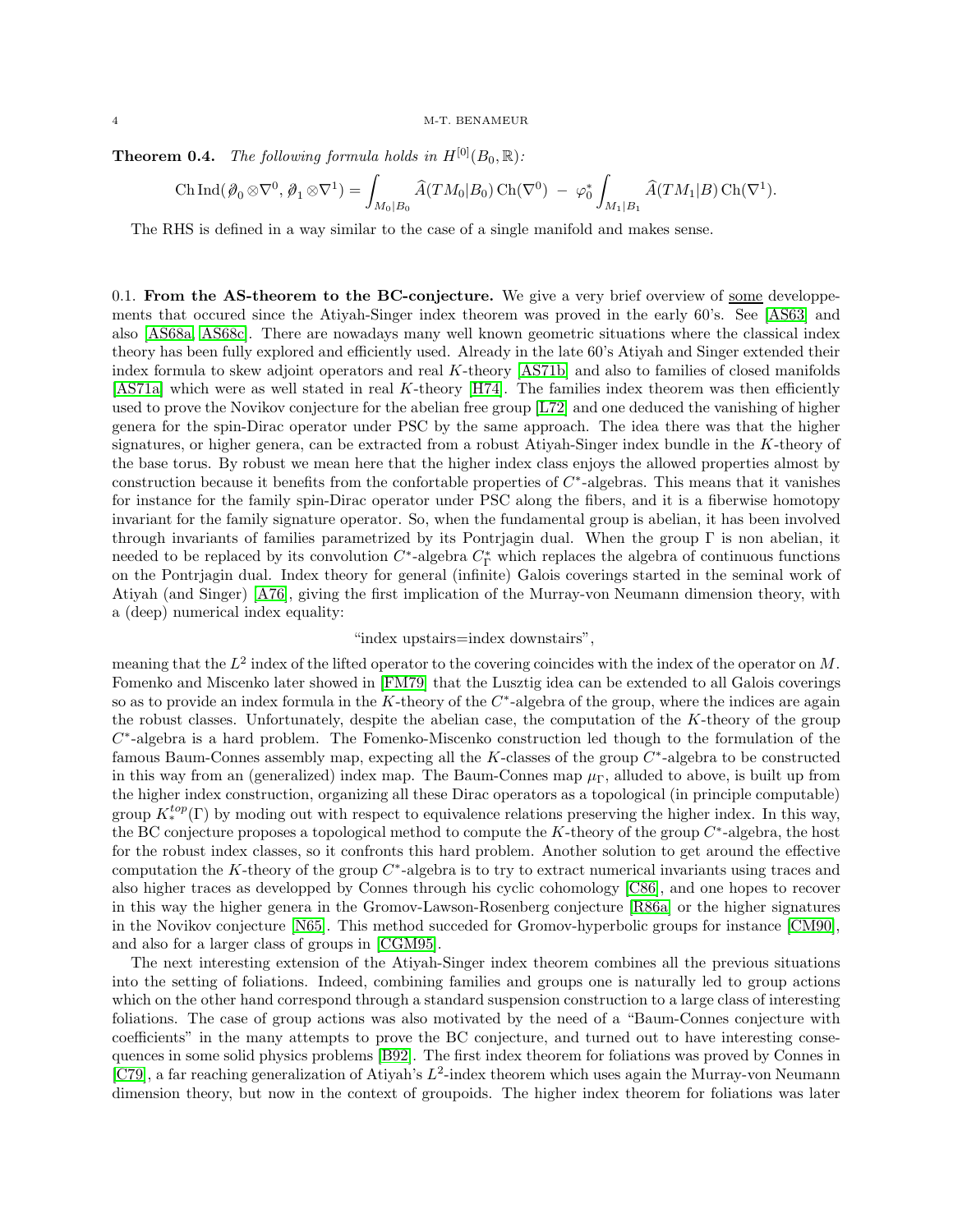proved by Connes and Skandalis [\[CS84\]](#page-22-16) following ideas from [\[C80\]](#page-22-9); a higher equality in the K-theory of some  $C^*$ -algebra that Connes associated with the holonomy (or homotopy) groupoid of the foliation and which is the precise replacement of the base in the case of fibrations, but also of the group  $C^*$ -algebra in the case of coverings when one uses the homotopy groupoid. A higher index theorem for foliations was also proved later on, using the superconnection approach, in [\[HL99\]](#page-22-17) but now it is an equality in the Haefliger cohomology of the foliation.

<span id="page-4-0"></span>Acknowledgements. The author would like to thank J. Heitsch, V. Mathai and I. Roy for several helpful discussions.

# 1. BC ASSEMBLY MAP AND  $L^2$  GL-INDEX, AN OVERVIEW

Let us start by briefly stating a natural question which will be expanded in the sequel in connection with the BC assembly map and PSC metrics. Given a smooth complete manifold M and a generalized Dirac operator D which is invertible near infinity, in the sense that there exists  $\kappa_0 > 0$  such that  $D^2 \ge \kappa_0$  off some compact subspace of M, it was proved in [\[B21\]](#page-21-4) that the Atiyah Γ-index  $\text{Ind}_{(2)}(\tilde{D})$  of the lift  $\tilde{D}$  of D to any Galois Γ-covering  $\widetilde{M} \to M$  is a well defined real number.

<span id="page-4-1"></span>**Problem 1.1.** Can one find a pair  $(M, D)$  as above with  $\Gamma$  torsion-free and such that  $\text{Ind}_{(2)}(\widetilde{D})$  is not an integer? Can M be chosen to be a complete spin manifold with PSC near infinity, such that D is the spin-Dirac operator?

As we shall see many other questions arise in close relation with Problem [1.1.](#page-4-1)

Recall that a simply connected spin closed manifold M has a PSC metric if and only if  $\widehat{\mathfrak{a}}(M) = 0$  [\[S90\]](#page-23-8). For a non simply connected closed manifold  $M$ , the situation is much more complicated and one needs to involve appropriately the fundamental group. An important observation is that the Lichnerowicz formula continues to hold for the spin-Dirac operator with coefficients in any flat bundle and even when such flat bundle is a bundle of modules over some fixed unital  $C^*$ -algebra. There is a privileged flat bundle associated with the fundamental group called the Miscenko bundle whose fibers are just the reduced  $C^*$ -algebra  $C^*_r \pi_1(M)$  viewed as a module over itself. The Lichnerowicz principle then gives an obstruction to a PSC metric in terms of an index of the spin-Dirac operator with coefficients in this Miscenko bundle, a class in the K-theory group  $K_{\dim(M)}(C_r^*\pi_1M)$  of  $C_r^*\pi_1M$  that we shall define below in the more general case of PSC near infinity.

Let now  $\pi : M \to M$  be a Galois Γ-covering over the smooth complete riemannian manifold  $(M, g)$  which is not assumed to be compact. Here  $\Gamma$  is any finitely generated countable discrete group. We endow M with the lifted Γ-invariant metric  $\tilde{g}$ , so that it is also a complete riemannian manifold and  $\pi$  is an isometric covering. We fix a hermitian bundle S of generalized spinors over M, in the sense of  $[GLS3]$ [Section I]. Its pull-back to  $\tilde{M}$  is denoted  $\tilde{S}$ . Assume that M is even dimensional and that the generalized spin bundle S has a Z<sub>2</sub>-grading  $S = S^+ \oplus S^-$ , we then have the corresponding Γ-equivariant splitting  $S = S^+ \oplus S^-$ . We fix corresponding Lebesgue class measures on M and  $\widetilde{M}$  that we denote by dm or d $\widetilde{m}$  respectively.

Let  $D$  be a generalized Dirac operator acting on the smooth sections of  $S$  over  $M$ , and denote by  $D$  its Γ-invariant lift to  $M$ , acting on the sections of  $\tilde{S}$ :

$$
\widetilde{D}: C_c^{\infty}(\widetilde{M}, \widetilde{S}) \longrightarrow C_c^{\infty}(\widetilde{M}, \widetilde{S}), \quad \widetilde{D} = \left(\begin{array}{cc} 0 & \widetilde{D}^- \\ \widetilde{D}^+ & 0 \end{array}\right).
$$

The Γ-action can be linearized to endow the space  $C_c^{\infty}(M, S)$  with the structure of a prehilbertian right module over the group convolution algebra CΓ of finitely supported complex functions on Γ. More precisely, for  $\xi, \xi' \in C_c^{\infty}(\overline{M}, \overline{E})$  and  $f \in \mathbb{C}\Gamma$ , the rules are

$$
(\xi f)(\widetilde{m}) := \sum_{g \in \Gamma} (g\xi)(\widetilde{m}) f(g^{-1}) \text{ and } <\xi, \xi' > (g) := \int_{\widetilde{M}} <\xi(\widetilde{m}), (g^{-1}\xi')(\widetilde{m}) > d\widetilde{m},
$$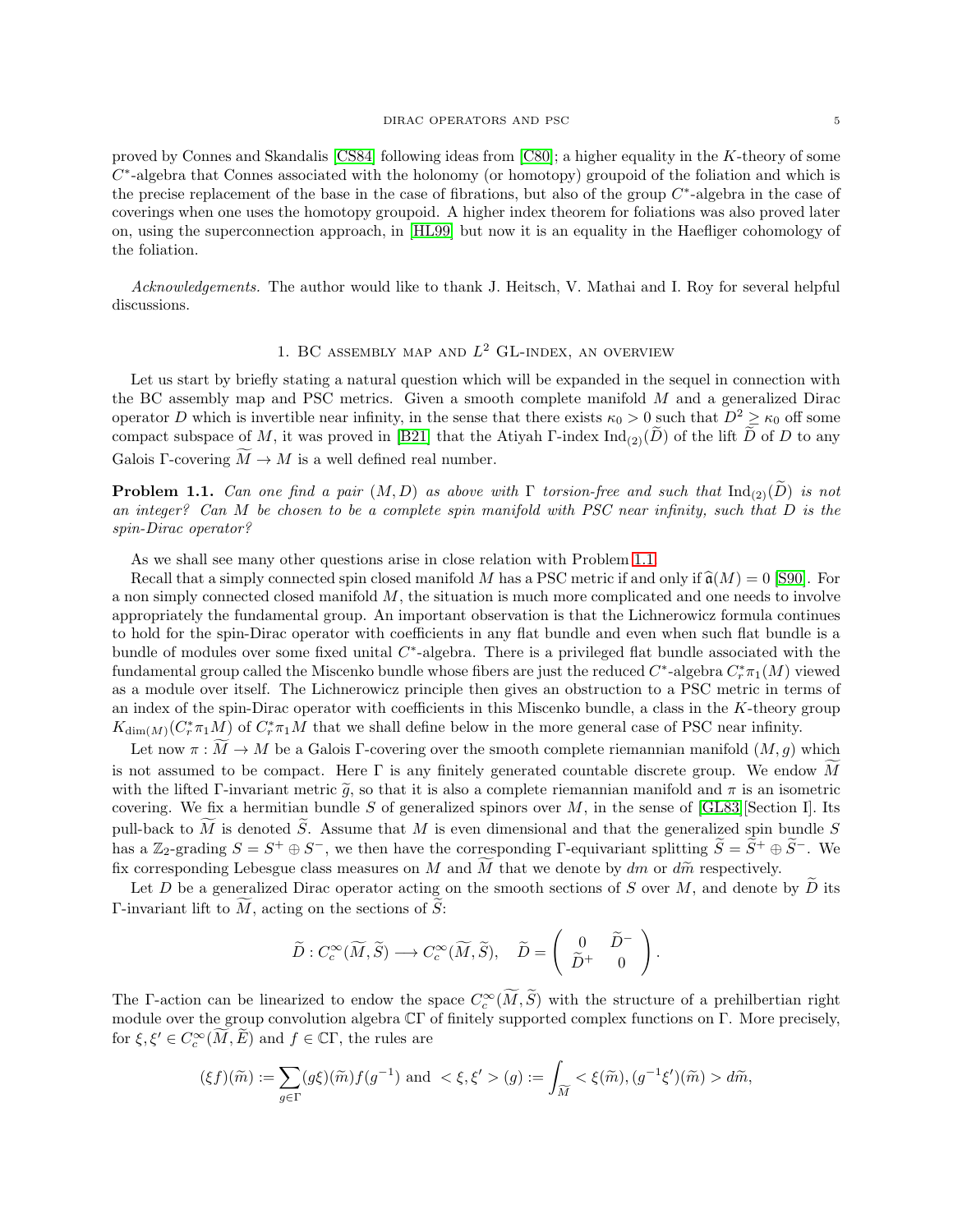The completion of  $\mathbb{C}\Gamma$  with respect to the regular representation in  $\ell^2\Gamma$  is the regular  $C^*$ -algebra  $C^*_r\Gamma$ , and if we complete  $C_c^{\infty}(M, E)$  with respect to the above inner product and the regular representation, we obtain a Hilbert module  $\mathcal{E}_r$  over  $C_r^*$  T. The Dirac operator  $\overline{D}$  then extends to a regular operator  $\mathcal{D}_r$  on  $\mathcal{E}_r$ .

When the manifold M is closed and for instance even dimensional, the operator D represents a  $K$ homology class  $[D]$  in  $K_0(M)$  which can be pushed forward as a class  $f_*[D] \in K_0(B\Gamma)$  under the classifying map  $f: M \to B\Gamma$  of the covering. On the other hand, the operator  $\mathcal{D}_r$  is also known to be Fredholm and self-adjoint on  $\mathcal{E}_r$  so that its chiral part  $\mathcal{D}_r^+$  :  $\mathcal{E}_r^+$   $\to \mathcal{E}_r^-$  has a well defined (higher) index class  $\text{Ind}(\mathcal{D}_r)$  in the K-theory group of the algebra  $\mathcal{K}(\mathcal{E}_r)$  of compact operators on  $\mathcal{E}_r$ . This is a standard construction of the so-called boundary map in K-theory. Now, the K-theory of the  $C^*$ -algebra  $\mathcal{K}(\mathcal{E}_r)$  is just the K-theory of  $C_r^*$  F. Hence, we end up with a higher index class

$$
\mathrm{Ind}(\mathcal{D}_r) \in K_0(C_r^*\Gamma).
$$

It is a consequence again of the Lichnerowicz principle that if M has PSC, then the class  $\text{Ind}(\mathcal{D}_r)$  vanishes. The process of assigning to the spin (or more generally spin<sup>c</sup>) closed manifold  $M$ , the index class of the Dirac operator as above, including coefficients in hermitian bundles, is the building block for the famous Baum-Connes assembly map (BC-map):

$$
\mu_{\Gamma}: K^{top}_{*}(\Gamma) \longrightarrow K_{*}(C_{r}^{*}\Gamma),
$$

where  $K_*^{top}(\Gamma)$  is some (topological) representable K-homology group which reduces to the K-homology of the classifying space BΓ when Γ is torsion free. In general, it takes into account all proper (not necessarily free) cocompact Γ-actions. The BC conjecture states that the above map  $\mu_{\Gamma}$  should be an isomorphism. As a consequence of its very definition, any element of  $K_*(C^*_r\Gamma)$  that is constructed as a higher index class of a Dirac operator as mentionned above on closed manifolds, belongs to the range of the BC-map. Completing with respect to all unitary representations of  $\Gamma$ , one gets the full  $C^*$ -algebra  $C^*\Gamma$ , and similarly a maximal Hilbert module  $\mathcal E$  over  $C^*\Gamma$  and a maximal BC assembly map with the same domain but with the range replaced by the K-theory of the full algebra. For torsion-free groups, it is given as:

$$
K_*(B\Gamma)\longrightarrow K_*(C^*\Gamma).
$$

We say that Γ satisfies the maximal BC conjecture if this latter assembly map is an isomorphism. Here is a short list of examples where the BC conjecture is known. If Γ Gromov a-T-menable, especially if it is amenable, then the maximal (and reduced) BC map is known to be an isomorphism. Any Gromov hyperbolic group satisfies the reduced BC conjecture, and the same is true for any cocompact discrete subgroup of  $Sp(n, 1)$  for  $n > 1$  and  $SL(3, \mathbb{R})$  by Lafforgue's thesis. Property (T) groups are not expected to satisfy the maximal BC conjecture since the natural group morphism  $K_*(C_m^*\Gamma) \to K_*(C_r^*\Gamma)$  is not an isomorphism in this case.

Assume now that  $M$  is a complete non-compact even dimensional spin-manifold and that the complete metric q has PSC outside some compact subspace of  $M$ . Then Gromov and Lawson proved that the Dirac operator D has a well defined index  $\text{Ind}(D^+) \in \mathbb{Z}$ , and introduced some concordance and diffeomorphism invariants of PSC metrics on odd dimensional closed spin manifolds. Xie and Yu proved that for Galois Γ-coverings as above, the induced operator  $\mathcal{D}_r$  on the Hilbert module  $\mathcal{E}_r$  is again a regular operator and induces a Fredholm operator with a well defined higher index class  $\text{Ind}(\mathcal{D}_r^+) \in K_0(C_r^*\Gamma)$  [\[XY14a\]](#page-23-5). This allowed them to state and prove the higher relative index theorem of Gromov-Lawson. Now, for all groups for which the BC map is known to be surjective, the Xie-Yu higher index class must belong to the range of the BC map. Notice that the K-theory index  $\text{Ind}(\mathcal{D}_m)$  is in general not given in terms of the kernel and cokernel of the operator, and similarly for the reduced index  $\text{Ind}(\mathcal{D}_r)$ . These kernel modules do not define in general K-theory classes without first perturbating appropriately the operator, see [\[FM79\]](#page-22-11).

As observed by Rosenberg [\[R86b\]](#page-23-3), injectivity of the BC assembly map implies the vanishing of the higher A-hat genera of any spin manifold with PSC, a far-reaching generalization of the Lichnerowicz result, which is a consequence of the above vanishing of the higher index class.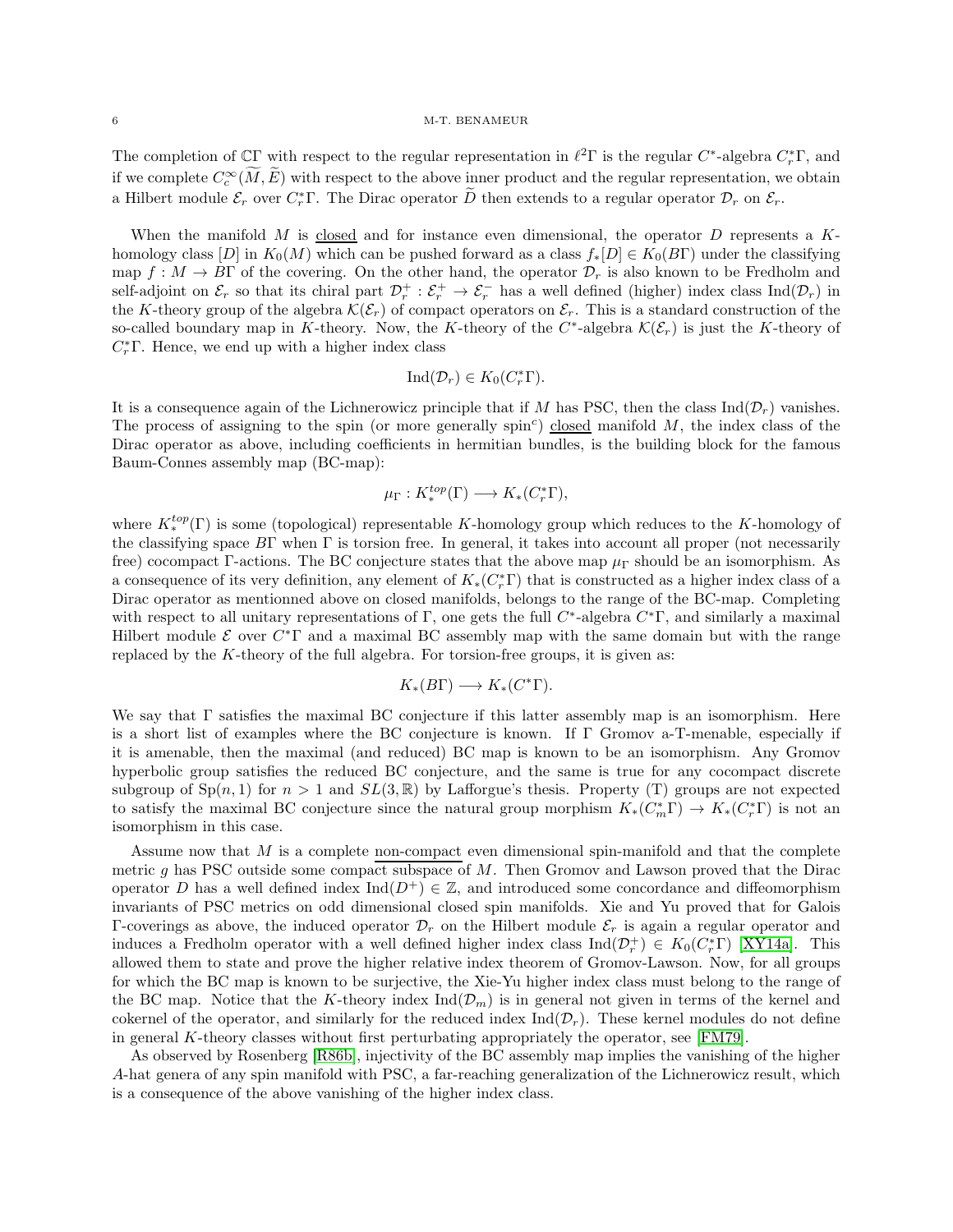We come now to the relation with the  $L^2$ -index appearing in Problem [1.1.](#page-4-1) In the closed case, applying the group morphism  $K_0(C^*\Gamma) \to \mathbb{Z}$  induced by the trivial representation of  $\Gamma$  in  $\mathbb{C}$  (the average trace) to  $\text{Ind}(\mathcal{D}_m)$ , one gets an integer which is nothing but the Fredholm index of  $D^+$  on M. In the same way, it is well known in the closed case that applying to it the group morphism  $K_0(C^*_{\leq}) \to \mathbb{R}$  induced by the regular trace (evaluation at the neutral element) one gets the  $L^2$ -index of D on M as introduced and studied by Atiyah in [\[A76\]](#page-21-13). The Atiyah  $L^2$  index theorem [A76], say equality of these two scalar indices, allows in particular to deduce that the  $L^2$  index is an integer. Rephrased in terms of the BC assembly map in the torsion free case, the Atiyah theorem is the coincidence of the morphisms induced by these two traces on the range of the maximal BC-map. Hence, (rational) surjectivity of  $\mu_{\Gamma}$  implies in this case the integrality of the  $L^2$ -index. But this latter integrality property is clearly true on any closed manifold without reference to the BC map.

**Remark 1.2.** When  $\Gamma$  has torsion, these traces and others constructed out of the finite subgroups provide a measurement of some defect group [\[WY15\]](#page-23-9).

Back to complete non-compact manifolds and the relation between the Xie-Yu higher index class and the  $L^2$ -index, notice that the  $L^2$ -version of the Gromov-Lawson index that we have used in Problem [1.1](#page-4-1) was defined in terms of kernel and cokernel thanks to the following almost-gap-in-the spectrum property:

<span id="page-6-0"></span>Theorem 1.3. [\[B21\]](#page-21-4) Assume that a generalized Dirac operator D acting on the sections of S over the complete riemannian manifold M is uniformly invertible near infinity. Then, there exists  $\epsilon > 0$  such that the spectral projection of  $\overline{D}$  for  $(-\epsilon, +\epsilon)$  has finite  $L^2$ -dimension.

In particular, the Atiyah  $L^2$ -index of Problem [1.1](#page-4-1) is well defined as

$$
\operatorname{Ind}_{(2)}(\widetilde{D}) \; := \; \dim_{(2)} \operatorname{Ker}(\widetilde{D}^+) - \dim_{(2)} \operatorname{Ker}(\widetilde{D}^-).
$$

Using Theorem [1.3,](#page-6-0) the following can be proved.

**Theorem 1.4.** [\[B21\]](#page-21-4) Denoting by  $\tau^{\text{av}}$  and  $\tau^{\text{reg}}$  the average and regular traces as above, the following compatibility relations hold

$$
\tau_*^{\text{av}}(\text{Ind}(\mathcal{D}_m)) = \text{Ind}(D) \quad \text{and} \quad \tau_*^{\text{reg}}(\text{Ind}(\mathcal{D}_r)) = \text{Ind}_{(2)}(\widetilde{D}),
$$

Therefore, in the torsion-free case and if the index class  $\text{Ind}(\mathcal{D}_r)$  belongs to the range of the BC map then  $\text{Ind}_{(2)}(D)$  is an integer and hence the pair  $(M, D)$  is not a candidate for Problem [1.1.](#page-4-1) This is due again to the Atiyah theorem for closed manifolds. It is though suspected that the higher index class for non compact PSC near infinity complete spin manifolds can actually escape the range of  $\mu_{\Gamma}$ . One probably needs to go beyond the cylindrical ends case of the APS index problem, which corresponds to  $M = X \cup_{\partial X} (\partial X \times \mathbb{R}_+)$ . This latter manifold is obtained by the APS construction from a compact manifold with boundary  $(X, \partial X)$  with a metric whose restriction to the boundary has PSC and which is product metric near the boundary, say by attaching a cylinder  $\partial X \times \mathbb{R}_+$ , and assuming the compatibility of the Γ-coverings. In this case, the Xie-Yu class corresponds to a higher version of the APS-index class [\[APS75\]](#page-21-3). We may then ask the following question:

<span id="page-6-1"></span>Problem 1.5. With M being the APS cylindrical manifold as above and Γ torsion free, does the APS index class always belong to the range of the maximal BC assembly map.

This question is of course about groups which do not satisfy the maximal BC conjecture. This special APS case is interesting because of its relation with reduced eta invariants and some other open questions that we shall discuss below.

In connection with the problems [1.1](#page-4-1) and [1.5,](#page-6-1) it is unclear whether the Atiyah theorem, say the equality  $\text{Ind}(D) = \text{Ind}_{(2)}(D)$ , is valid for general non-compact complete manifolds when one assumes only that Γ is torsion free. But we expect it to be true in the APS case. This Atiyah-type theorem is false when Γ has torsion and is known to be true when Γ is torsion-free and the class  $\text{Ind}(\mathcal{D}_m)$  belongs to the range of the maximal BC assembly map, see [\[B21\]](#page-21-4). Obviously, a positive answer to Problem [1.1](#page-4-1) would show that the Atiyah theorem is false in general even if Γ is torsion-free. Let us state though the following from [\[B21\]](#page-21-4):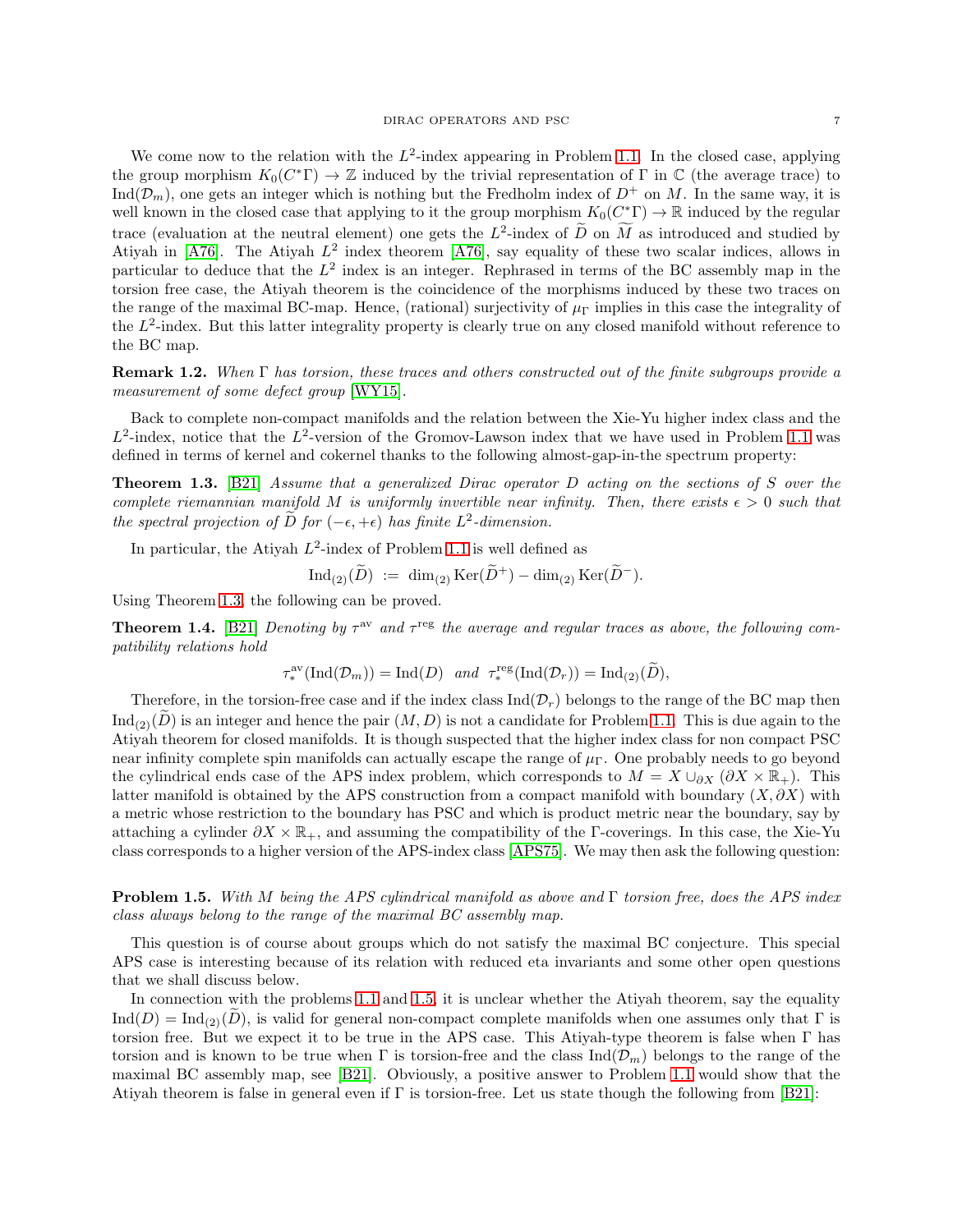<span id="page-7-0"></span>**Problem 1.6.** Find a pair  $(M, D)$  with  $\Gamma$  torsion free and the generalized Dirac operator invertible near infinity, such that  $\text{Ind}_{(2)}(D) - \text{Ind}(D) \neq 0$ .

In order to find good candidates for the problems [1.1](#page-4-1) and [1.6,](#page-7-0) one needs to play with complicated ends but also with groups not satisfying the maximal BC conjecture. When Γ has torsion, we know already in the APS cylindrical case that  $\text{Ind}_{(2)}(D) - \text{Ind}(D)$  coincides with the Cheeger-Gromov rho invariant and can be non zero. It would be interesting to investigate this defect invariant for the spin-Dirac operator under PSC near infinity slightly beyond the class of cylindrical ends manifolds. Recall that the Cheeger-Gromov invariant  $\rho_{(2)}(D) = \eta(D) - \eta_{(2)}(\tilde{D})$  is the difference of the eta invariant of the spin-Dirac operator D on N and the  $L^2$  eta invariant of its lift to the universal covering  $\tilde{N}$  [\[CG85\]](#page-22-7), with:

$$
\eta_{(2)}(\widetilde{D}) := \int_0^\infty \text{Tr}_{(2)}(\widetilde{D}e^{-t\widetilde{D}^2}) \frac{dt}{\sqrt{\pi t}} \text{ and } \eta(D) := \int_0^\infty \text{Tr}(De^{-tD^2}) \frac{dt}{\sqrt{\pi t}}.
$$

There is an availlable APS  $L^2$  formula on M [\[R93\]](#page-23-10). Therefore, an affirmative answer to Problem [1.5](#page-6-1) implies an affirmative answer to the following problem:

<span id="page-7-1"></span>**Problem 1.7.** Denote by  $\rho_{(2)}(D)$  the Cheeger-Gromov  $L^2$  reduced eta invariant of the spin-Dirac operator D on a closed spin odd-dimensional manifold N having a PSC metric. Assume that  $\pi_1 N$  is torsion free, then is it always true that  $\rho_{(2)}(D) = 0$ ?

If the answer to Problem [1.7](#page-7-1) is negative, then we expect again that a counter-example will arise from torsion-free groups which do not satisfy the maximal BC conjecture. Indeed, when the maximal Baum-Connes assembly map is an isomorphism, the answer to Problem [1.7](#page-7-1) is affirmative, although this is not straightforward. See [\[K00\]](#page-22-8) and [\[PS07\]](#page-23-4).

A fruitful approach which significantly improved our understanding of the closed relation between the Cheeger-Gromov invariant and the maximal BC map, was introduced by Higson and Roe in their series of papers [\[HR05a,](#page-22-18) [HR05b,](#page-22-19) [HR05c\]](#page-22-20). They constructed a six-term exact sequence encompassing the BC map with an explicit defect structure group, and they could deduce in  $[HR10]$  that for torsion-free groups, the vanishing of their structure group implies the vanishing of the APS reduced eta invariants. The same result is true for the more general case of the Cheeger-Gromov  $L^2$  rho invariant involved in Problem [1.7,](#page-7-1) but this needed more techniques from semi-finite von-Neumann algebras, we recall the precise result below.

In the Higson-Roe sequence, the structure group, denoted  $\mathcal{S}_*(\Gamma)$ , is an analytic version of the structure group appearing in the fundamental surgery exact sequence. The Higson-Roe periodic six-term exact sequence, can be summarized by the following triangle (we chose the maximal completions here):



where  $\mu_{\Gamma}$  is the BC assembly map and where the groups  $\mathcal{S}_1(\Gamma)$  and  $\mathcal{S}_0(\Gamma)$  are defined analytically and vanish precisely when  $\mu_{\Gamma}$  is an isomorphism. There is a similar exact sequence for the regular completions which is easier to construct.

Let us explain the relation of Problem [1.7](#page-7-1) with the Higson-Roe work. So we assume that  $\Gamma$  is torsion free. The above sequence is actually obtained by taking inductive limits in exact sequences for smooth Galois  $\Gamma$ -coverings  $M \to M$  given as follows:

$$
\cdots \longrightarrow K_0(M) \longrightarrow K_0(C^*\Gamma) \longrightarrow \mathcal{S}_1^{\Gamma}(\widetilde{M}) \longrightarrow K_1(M) \longrightarrow K_1(C^*\Gamma) \longrightarrow \cdots
$$

In the odd dimensional spin and PSC case, the index class of the Dirac operator vanishes in  $K_1(C^*\Gamma)$ , therefore its class  $[D] \in K_1(M)$  is the image of some class in  $\mathcal{S}_1^{\Gamma}(M)$ . This latter, can explicitely be represented using the functional calculus of the operator  $\mathcal{D}_m$  [\[HR10\]](#page-22-21), and its pushforward class in  $\mathcal{S}_1(\Gamma)$  is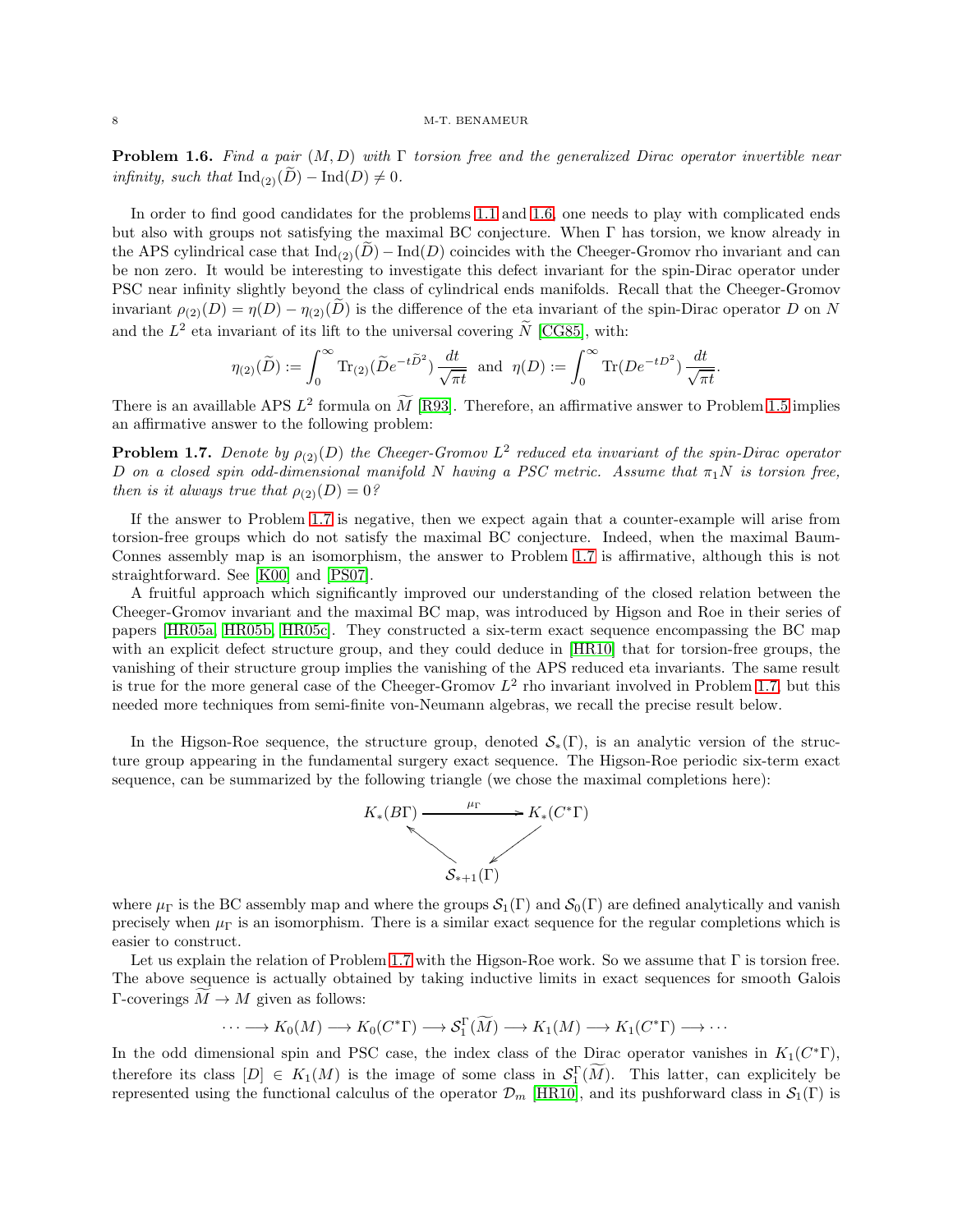the higher rho class, and denoted  $\rho(\mathcal{D}_m)$ . An obvious observation is that when the maximal BC map is an isomorphism, the higher rho class vanishes by construction. The difficult part in this approach is to be able to extract the numerical Cheeger-Gromov invariant from the rho class. We have the following

**Theorem 1.8.** [\[BR15b\]](#page-21-6) Recall that  $\Gamma$  is torsion free. There exists a group morphism  $\xi_{(2)} : S_1(\Gamma) \to \mathbb{R}$  which sends, for any spin closed odd dimensional manifold M with PSC, the higher rho class  $\rho(\mathcal{D}_m)$  on M, to the Cheeger-Gromov  $L^2$  invariant, i.e.  $\xi_{(2)}(\rho(\mathcal{D}_m)) = \rho_{(2)}(\tilde{D})$ .

So this explains why when the maximal BC map is an isomorphism, we necessarily have  $\rho_{(2)}(\tilde{D}) = 0$ . Problem [1.7](#page-7-1) is hence a consequence of the vanishing of the higher rho class in  $\mathcal{S}_1(\Gamma)$ . The above theorem generalizes the similar one proved for the APS invariant in [\[HR10\]](#page-22-21).

**Remark 1.9.** When interested in homotopy invariance and the signature operator, the above theorem applies again. Namely there is a  $\rho$ -class associated with any oriented homotopy equivalence between two oriented odd manifolds, whose image under  $\xi_{(2)}$  is the difference of the Cheeger-Gromov  $L^2$  rho invariants of the two oriented manifolds. This gives the oriented homotopy invariance of the Cheeger-Gromov  $L^2$  invariant for the signature operator.

**Remark 1.10.** When  $\Gamma$  has torsion, the behavior of the Cheeger-Gromov rho invariant is totally different since it is in general non trivial and it has been used to distinguish non-concordant classes of PSC metrics, see [\[BG95\]](#page-22-22). For the signature Cheeger-Gromov invariant, it is also no more homotopy invariant, and it was used in [\[CW03\]](#page-22-23) to prove that if  $\dim(M) = 4k - 1$  with  $k \geq 2$  and  $\pi_1 M$  has torsion, then there exist infinitely many smooth manifolds which are homotopy equivalent to M but not diffeomorphic to M.

A possible approach to better understand Problem [1.7](#page-7-1) stated above is to try to cook up a better geometric structure group, going beyond the realm of  $C^*$ -algebras. The higher rho class is actually closely related with the Gromov-Lawson index in the cylindrical ends case, although there is no available APS higher index theorem so far. Still we can use the so-called delocalized APS theorem proved by Piazza and Schick to deduce this close relation for the two higher invariants. Indeed, for a Galois Γ-covering of spin even dimensional manifold with boundary  $(M, \partial M) \to (M, \partial M)$ , with PSC at the boundary, one has the two classes recalled above. Namely, the higher index class  $\text{Ind}(\mathcal{D}_M) \in K_0(C_r^*\Gamma)$  and the higher class  $\rho(D_{\partial M}) \in \mathcal{S}_1(\Gamma(\partial \widetilde{M}))$  whose pushforward in  $\mathcal{S}_1(\Gamma)$  is the  $\rho(\mathcal{D}_{\partial M})$ . These two classes actually correspond to each other under functoriality. More precisely, the following compatibility theorem was proved by Piazza and Schick

**Theorem 1.11.** [\[PS14\]](#page-23-11) Denote by  $i_* : \mathcal{S}_1^{\Gamma}(\partial M) \to \mathcal{S}_1^{\Gamma}(M)$  the natural map given by functoriality and by  $j_*: K_0(C^*\Gamma) \to \mathcal{S}_1^{\Gamma}(M)$  the map in the Higson-Roe exact sequence for the  $\Gamma$ -covering  $M \to M$ . Then one has

$$
i_*\left(\rho(D_{\partial M})=j_*\left(\mathrm{Ind}(\mathcal{D}_M)\right).
$$

This result has been extended to all dimensions by Xie and Yu in [\[XY14b\]](#page-23-12). In fact, this result was used in [\[PS14\]](#page-23-11) and in [\[XY14b\]](#page-23-12) to prove a stronger theorem providing a bridge between the Stolz exact sequence [\[S94\]](#page-23-13) and the Higson-Roe exact sequence [\[HR05c\]](#page-22-20). We deduce that the vanishing of the rho class of the boundary operator on ∂M implies the vanishing of the higher Cheeger-Gromov index class once pushed in the structure group, a coarse-type vanishing result.

Remark 1.12. There exists a Higson-Roe exact sequence for actions of discrete countable groups on (compact) spaces [\[BR20b\]](#page-21-15). These actions correspond to a first class of foliations given by suspended flat bundles, for which the Cheeger-Gromov rho invariants and the higher indices were studied in [\[BP09\]](#page-21-8). We devote the next section to the construction of the higher index class of Xie-Yu for foliations.

## 2. COMPLETE FOLIATIONS AND THE  $K$ -THEORY INDEX

<span id="page-8-0"></span>There is a similar BC assembly map for étale groupoids and especially for foliation groupoids. We shall devote this section to the setting of foliations. As explained for groups, higher index classes associated with spin-Dirac operators under the condition of PSC near infinity play a central part in the Gromov-Lawson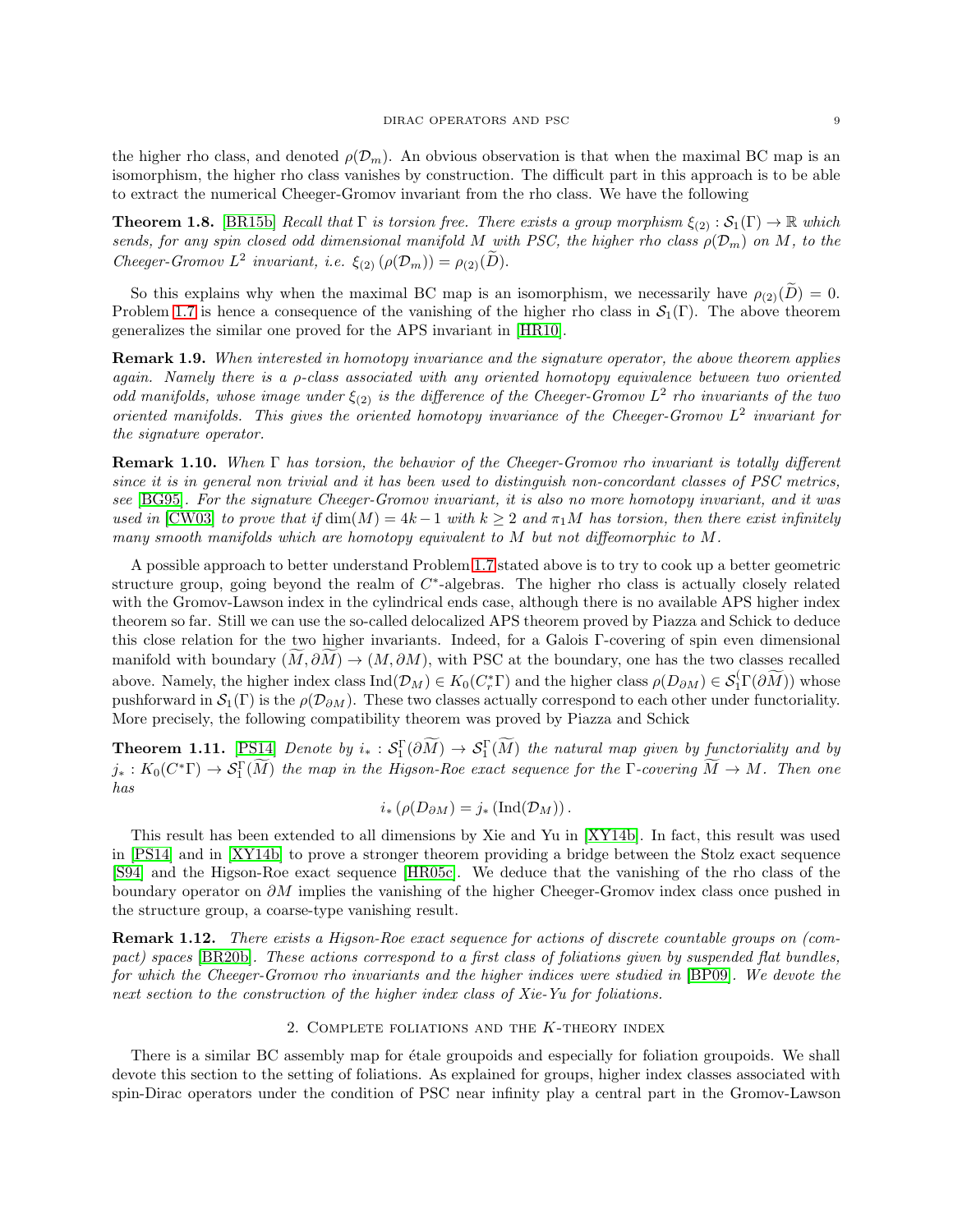approach through relative index theory, but they also provide exotic elements that may escape the range of the BC map. We explain here how to assign to any foliated manifold with a leafwise spin structure and with a complete metric whose leafwise scalar curvature is uniformly positive off some compact subspace of  $M$ , a spin-index class living in the K-theory of the "space of leaves". We involve in this definition any coefficient hermitian bundle whose leafwise curvature is small enough near infinity, in particular the K-theory index class is well defined for the leafwise Dirac operator with coefficients in any bundle whcih is leafwise flat off some compact subspace of M. Notice that the intersection of a compact subspace with a fixed leaf is not relatively compact in that leaf in general, so the restriction of the Dirac operator to a given leaf will not have a well defined Fredholm index. This is not surprising and the problem already appears for closed manifolds in the construction of the index by Connes [\[C79\]](#page-22-15). For the reader who is unfamiliar with groupoid foliations and their  $C^*$ -algebras, we have rephrased in the next section most of the constructions in the simpler case of locally trivial fibrations with a groupoid-free language. We refer the reader to the excellent reference [\[L74\]](#page-22-24) for the geometric constructions with foliations, see also [\[MM03\]](#page-23-14).

There is a choice here for the  $C^*$ -algebra of the foliation, and we shall use a generating groupoid of the foliation which can equally be the holonomy groupoid or the monodromy groupoid. This latter giving more interesting invariants as we shall explain. We hence assume that  $(M, F)$  is a smooth foliation with a complete metric  $g$  which induces a complete metric on the even dimensional leaves and whose leafwise scalar curvature is uniformly positive off some compact subspace of  $M$ . The leafwise tangent bundle  $F$  is given at any  $m \in M$  by the vector subspace of  $T_m M$  composed of vectors which are tangent to the leaf  $L_m$  through m. The spin bundle associated with the fixed spin structure on  $F$  is denoted  $S$  and it is equipped as usual with its hermitian structure (linear for the second entry and antilinear for the first) and spin connection, all compatible with g and allow to define the leafwise Dirac operator D. The groupoid of  $(M, F)$  is denoted G and is abusively identified with its space of arrows.  $\mathcal G$  can be assumed to be Hausdorff for simplicity. The source and range maps of  $G$  are denoted s and r respectively, and we shall use the common notation

$$
\mathcal{G}_A := s^{-1}(A), \mathcal{G}^B := r^{-1}(B) \text{ and } \mathcal{G}^B_A := s^{-1}(A) \cap r^{-1}(B), \quad \text{ for } A, B \subset M.
$$

Notice that  $\mathcal{G}_A^A$  is a subgroupoid of  $\mathcal{G}$ . Given  $m \in M$ , the holonomy/monodromy covering of the leaf  $L_m$ through m will be the  $\mathcal{G}_m^m$ -covering  $r : \mathcal{G}_m = \mathcal{G}_{\{m\}} \to L_m$ . The operator D being a leafwise differential operator it restricts to the leaves. Morever, we shall rather consider for any  $m$ , its lifts  $D_m$ , a Dirac operator on the manifold  $\mathcal{G}_m$  acting on the  $\mathcal{G}_m^m$ -equivariant spin bundle  $r^*S$ . The family  $(D_m)_{m\in M}$  is then a globally  $\mathcal{G}_T^T$ -equivariant family of Dirac operators, see [\[C79\]](#page-22-15). Let us choose a locally finite distinguished good open cover for the foliation  $(U_i)_{i\in I}$  by relatively compact open submanifolds with small transversal  $T_i \in U_i$  so that  $U_i \simeq T_i \times \mathbb{D}^p$  with  $\mathbb{D}^p$  the unit disc in  $\mathbb{R}^p$ . We also assume as usual that  $\overline{T}_i \cap \overline{T}_j = \emptyset$  for  $i \neq j$ . The union  $\cup_i T_i$  is then a complete transversal submanifold, meaning that it is a transversal submanifold which cuts all the leaves. Using the complete transversal T, we may replace  $\mathcal G$  by the reduced étale groupoid  $\mathcal G_T^T$  without changing the Morita equivalence class of G [\[HS83\]](#page-22-25), see also [\[B97\]](#page-21-16). The reduced  $C^*$ -algebra associated with the étale grooupoid  $\mathcal{G}_T^T$  is denoted  $C^* \mathcal{G}_T^T$ , it is the completion of the involutive convolution algebra  $C_c^{\infty}(\mathcal{G}_T^T)$ with respect to its regular representation in the continuous field of Hilbert spaces  $(\ell^2 G_m^T)_{m \in T}$ , see [\[Re06\]](#page-23-15). The groupoid  $\mathcal{G}_T^T$  acts freely and properly on the manifold  $\mathcal{G}_T$  with quotient diffeomorphic to the ambiant manifold M, it actually embodies the Morita equivalence between the two groupoids G and  $\mathcal{G}_T^T$ , see [\[HS83\]](#page-22-25) and also [\[B97\]](#page-21-16).

The space  $C_c^{\infty}(\mathcal{G}_T, r^*S)$  of smooth compactly supported sections of  $r^*S$  over  $\mathcal{G}_T$  is then a right prehilbertian  $C_c^{\infty}(\mathcal{G}_T^T)$ -module with a left representation of the algebra  $C_c^{\infty}(\mathcal{G})$ . Using the Haar system  $m \mapsto \nu_m$  on  $\mathcal{G}_m$  lifted from a Lebesgue class measure on the leaves, the rules are

$$
(\xi f)(\gamma) := \sum_{\beta \in \mathcal{G}_{s(\gamma)}^T} \xi(\gamma \beta^{-1} f(\beta) \in S_{r(\gamma)} \text{ and } \langle \xi, \eta \rangle (\beta) := \int_{\gamma_1 \in \mathcal{G}_{r(\beta)}} \langle \xi(\gamma_1), \eta(\gamma_1 \beta) \rangle_{S_{r(\gamma_1)}} d\nu_{r(\beta)}(\gamma_1),
$$

for  $\xi \in C_c^{\infty}(\mathcal{G}_T, r^*S), f \in C_c^{\infty}(\mathcal{G}_T^T), \beta \in \mathcal{G}_T^T$  and  $\gamma \in \mathcal{G}_T$ .

Let us denote by  $\mathcal E$  the completion of  $C_c^{\infty}(\mathcal G_T, r^*S)$  with respect to this inner product [\[BR15a\]](#page-21-17). Then  $\mathcal E$  is a Hilbert module over the  $C^*$ -algebra  $C^*\mathcal{G}_T^T$  and the representation of  $C_c^\infty(\mathcal{G})$  extends to the representation  $\pi: C^*\mathcal{G} \to \text{End}_{C^*\mathcal{G}_T^T}(\mathcal{E})$  which is valued in the  $C^*$ -algebra  $\mathcal{K}(\mathcal{E})$  of compact operators [\[K80\]](#page-22-26).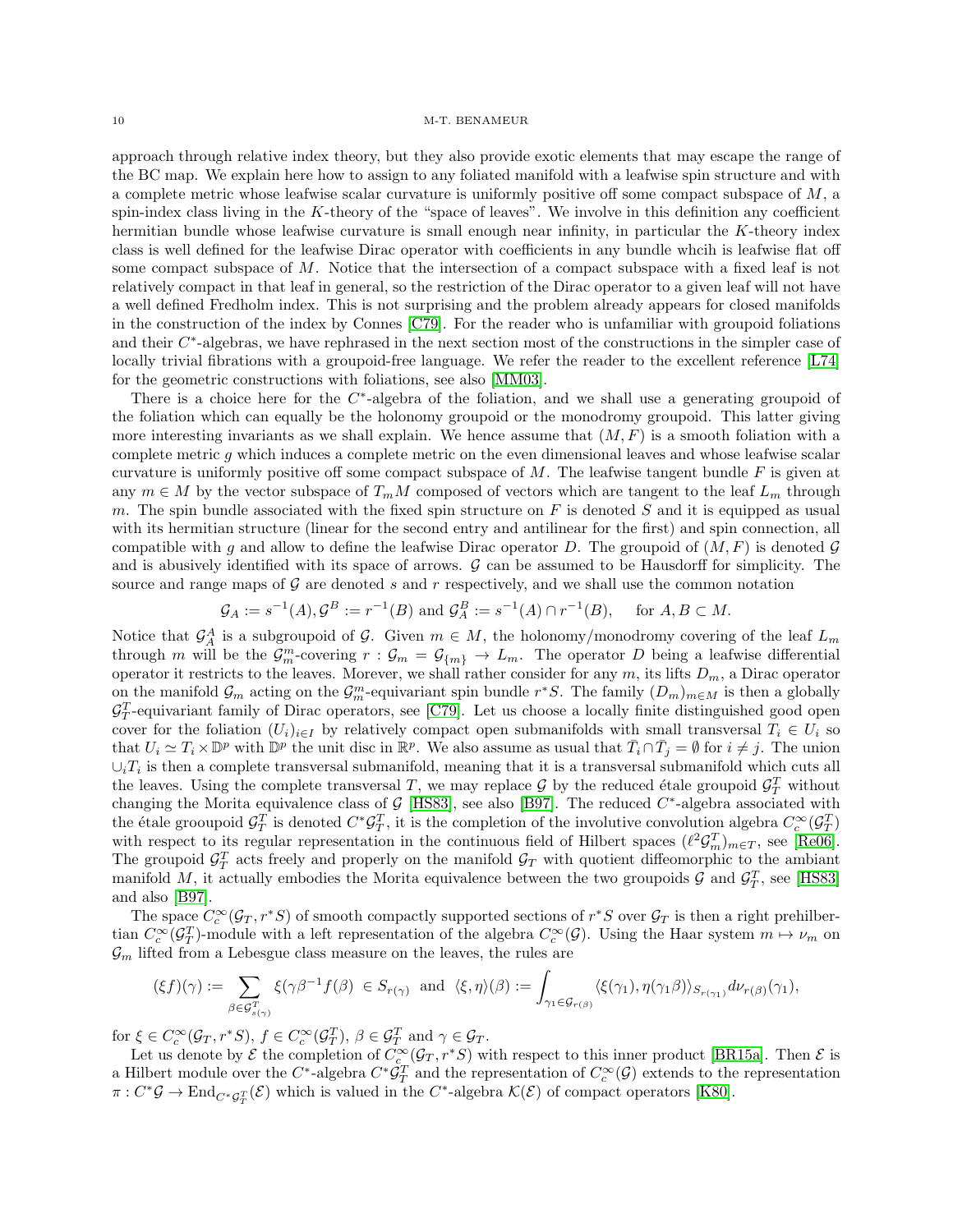The leafwise spin connection  $\nabla$  can be used to define the Sobolev Hilbert modules  $\mathcal{E}_k$  for any  $k \geq 0$ . In terms of continuous fields of Hilbert spaces in the sense of Dixmier,  $\mathcal{E}_k$  corresponds to the field of Sobolev spaces of  $\mathcal{G}_m$  with coefficients in  $r^*S$ . Said differently,  $\mathcal{E}_k$  is obtained by completing the space  $C_c^{\infty}(\mathcal{G}_T, r^*S)$ with respect to the norm of  $C^*{\cal G}^T_T$  and to the  $C_c^{\infty}({\cal G}^T_T)$ -valued inner product

$$
\langle \xi_1, \xi_2 \rangle_k := \sum_{j=0}^k \langle \nabla^j \xi_1, \nabla^j \xi_2 \rangle.
$$

The inclusion  $\mathcal{E}_1 \hookrightarrow \mathcal{E}$  is then an adjointable operator.

If E is an extra hermitian bundle over M with a leafwise connection  $\nabla^E$ , then one may replace  $\partial$  by the  $\nabla^E$ -twisted Dirac operator D and the Lichnerowicz formula for D has the form [\[LM89\]](#page-22-27):

$$
D^2 = \nabla^* \nabla + \frac{\kappa}{4} + \mathcal{R}^E,
$$

with  $\kappa : M \to \mathbb{R}$  being the scalar curvature of the restriction of the metric to the leaves, a smooth function, and  $\mathcal{R}^E$  a leafwise curvature contribution of the connection  $\nabla^E$ . All the previous considerations then work again replacing S by  $S \otimes E$ . We shall denote again by  $\mathcal E$  the same Hilbert module but for this latter twisted spinor bundle.

Assume that there exists a constant  $\kappa_0 > 0$  such that  $\frac{\kappa}{4} - |\mathcal{R}^E| \ge \kappa_0 > 0$  outside some compact subspace of M. This happens for instance when  $\kappa$  is uniformly positive off some compact subspace and when E is leafwise flat. Leafwise flat bundles were sometimes called foliated bundles in some references, they have basic characteristic classes. An even more interesting situation is when  $E$  is only flat along the leaves outside a compact subspace, or even only an almost flat K-theory class. Then we fix a compactly supported nonnegative smooth function  $\rho$  on M such that  $\kappa - 4|\mathcal{R}^E| + 4\rho \ge 4\kappa_0 > 0$  over M. The operator  $D^2 + \rho$  is then regular and has bounded (self-adjoint) inverse  $(D^2 + \rho)^{-1}$ , whose square root  $(D^2 + \rho)^{-1/2}$  is defined using the spectral theorem for Hilbert modules. The following lemma was stated in [\[XY14a\]](#page-23-5) for galois coverings and the proof is almost the same.

**Lemma 2.1.** For any smooth compactly supported function  $f : M \to \mathbb{C}$ , the operator  $f(D^2 + \rho)^{-1/2}$  is a compact operator on the Hilbert module  $\mathcal{E}.$ 

*Proof.* The operator  $(D^2 + \rho)^{1/2}$  is a regular operator which is injective with bounded inverse, this can be justified exactly as in [\[XY14a\]](#page-23-5) for the Galois covering case, see also [\[B21\]](#page-21-4). More precisely, let  $\sigma \in \text{Dom}(D^2) \subset \mathbb{R}$ E. We only give the proof for trivial one dimensional E and ignore  $\mathcal{R}^{\vec{E}}$  for simplicity. Then

$$
\langle (D^2 + \rho)\sigma, \sigma \rangle = \langle (\nabla^* \nabla + (\frac{\kappa}{4} + \rho) \operatorname{Id})\sigma, \sigma \rangle \ge ||\nabla \sigma||^2 + \kappa_0 ||\sigma||^2 \ge \kappa_0 ||\sigma||^2.
$$

Hence the operator  $D^2 + \rho$  is injective and has a bounded inverse. The spectral theorem on Hilbert modules again identifies the inverse with  $(D^2 + \rho)^{-1/2}$ . Indeed, the spectrum of  $(D^2 + \rho)^{1/2}$  is contained in  $[\sqrt{\kappa_0}, +\infty)$ . Therefore, the operator  $(D^2 + \rho)^{-1/2}$  is an adjointable non-negative operator on  $\mathcal{E}$ . Moreover, for  $\sigma \in \mathcal{E}$  we can write

$$
\begin{aligned} || (D^2 + \rho)^{-1/2} \sigma ||_1^2 &= \langle (D^2 + \rho)^{-1} \sigma, \sigma \rangle + \langle (D^2 + \rho)^{-1/2} \nabla^* \nabla (D^2 + \rho)^{-1/2} \sigma, \sigma \rangle \\ &\leq \frac{1}{\kappa_0} || \sigma ||^2 + \langle (D^2 + \rho)^{-1/2} [(D^2 + \rho) - (\rho + \frac{\kappa}{4})] (D^2 + \rho)^{-1/2} \sigma, \sigma \rangle \end{aligned}
$$

Since  $D^2 + \rho$ <sup>-1/2</sup> $(D^2 + \rho)(D^2 + \rho)^{-1/2} =$  Id and  $\rho + \frac{\kappa}{4} \ge \kappa_0$ , we deduce

$$
||(D^2 + \rho)^{-1/2}\sigma||_1^2 \le (1 + \frac{1}{\kappa_0})||\sigma||^2.
$$

Therefore, the operator  $(D^2 + \rho)^{-1/2}$  is a bounded operator from  $\mathcal E$  to  $\mathcal E_1$  as announced. The Rellich lemma allows to conclude. More precisely, if f is a smooth compactly supported function on  $M$ , then pointwise multiplication by f extends to a compact operator from  $\mathcal{E}_1$  to  $\mathcal{E}$ . This can be proved by reducing to a local chart and by using [FM79][Lemma 3.3]. chart and by using [\[FM79\]](#page-22-11)[Lemma 3.3].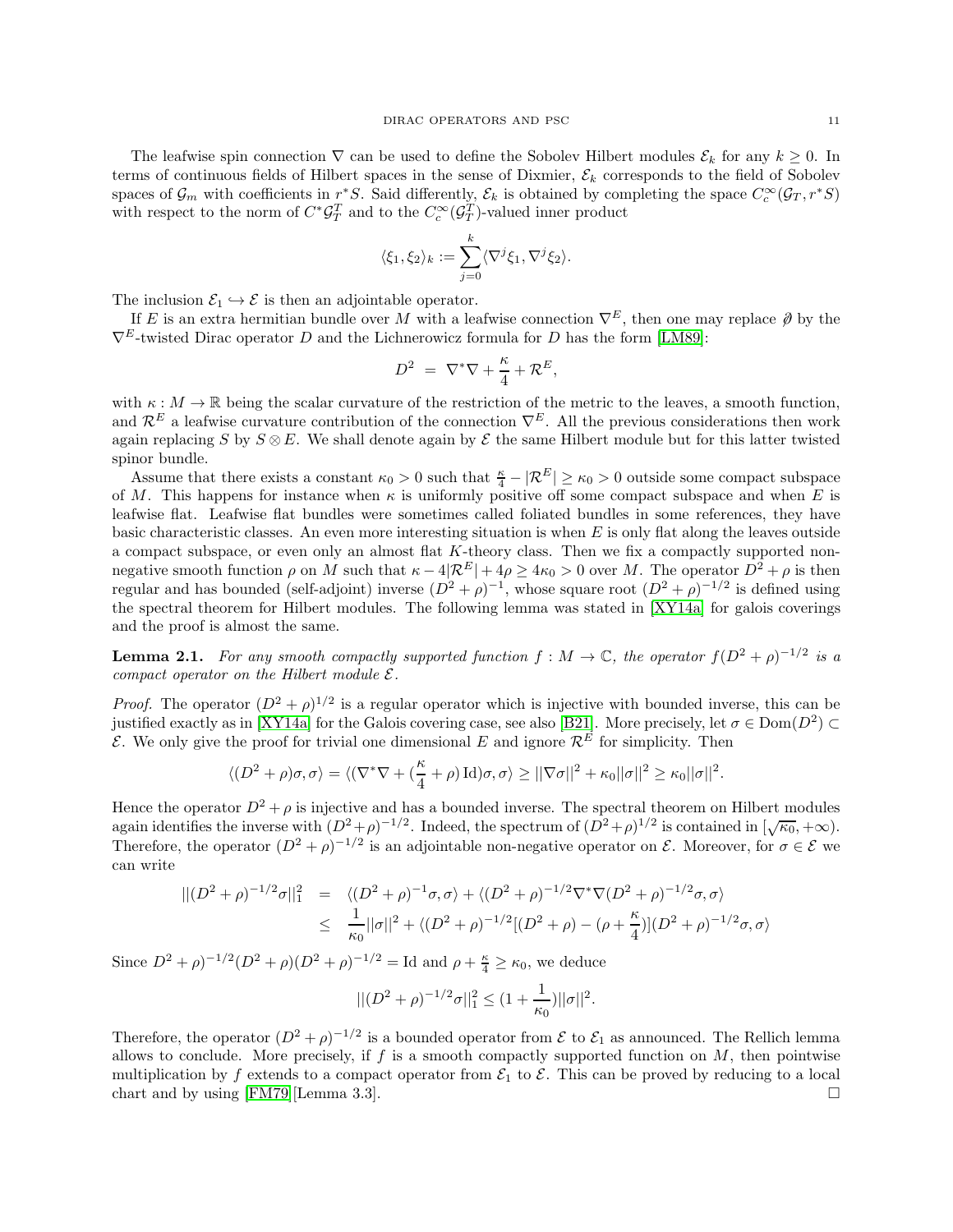We call Fredholm operators all adjointable operators which are invertible module compact operators. We can now state the main result of this section.

**Theorem 2.2.** Assume that the metric g satisfies  $\frac{\kappa}{4} - |\mathcal{R}^E| \ge \kappa_0 > 0$  off some compact subspace K of M where  $\kappa$  is the scalar curvature along the leaves as above. Then the odd adjointable operator  $F_\rho :=$  $(D^2 + \rho)^{-1/2}D$  is an odd symmetry modulo compact operators, i.e.

- $F_{\rho}$  is odd for the grading;
- $F_{\rho}^2$  Id is a compact operator;
- $F_{\rho}^* F_{\rho}$  is a compact operator.

In particular, the chiral part  $F_{\rho}^+$  has a well defined index class in  $K_0(\mathcal{K}(\mathcal{E})) \simeq K_0(C^*\mathcal{G})$ .

*Proof.* We follow [\[XY14a\]](#page-23-5) which can be adapted here. The spectral theorem shows that the operator  $(D^2 +$  $(\rho)^{-1/2}$  can also be defined using the convergent integral in the C<sup>\*</sup>-algebra of adjointable operators on  $\mathcal{E}$ :

$$
(D^2 + \rho)^{-1/2} := \frac{2}{\pi} \int_0^{+\infty} (D^2 + \rho + \mu^2)^{-1} d\mu.
$$

Hence

$$
[D,(D^{2} + \rho)^{-1/2}] = \frac{2}{\pi} \int_{0}^{+\infty} (D^{2} + \rho + \mu^{2})^{-1} [\rho,D](D^{2} + \rho + \mu^{2})^{-1} d\mu,
$$

and the operator  $[\rho, D]$  being given by Clifford mutiplication with the leafwise gradient of a compactly supported smooth function, it is an adjointable operator. Since  $D^2 + \rho \ge \kappa_0 \text{Id}$ , we deduce

$$
||(D^{2} + \rho + \mu^{2})^{-1}[\rho, D](D^{2} + \rho + \mu^{2})^{-1}|| \leq ||[\rho, D]|| \frac{1}{(\kappa_{0} + \mu^{2})^{2}}.
$$

Moreover,  $\rho$  and  $[D, \rho]$  being both compactly supported zero-th order operators, the Rellich lemma implies that the operator

$$
[\rho, D](D^2 + \rho + \lambda^2)^{-1}
$$

is a compact operator. Therefore the commutator  $[D,(D^2+\rho)^{-1/2}]$  is compact and so  $F_\rho^* - F_\rho \in \mathcal{K}(\mathcal{E})$ . Now,

$$
F_{\rho}^{2} = F_{\rho}(D^{2} + \rho)^{-1/2}D
$$
  
=  $(D^{2} + \rho)^{-1/2}D^{2}(D^{2} + \rho)^{-1/2} - F_{\rho}[D,(D^{2} + \rho)^{-1/2}]$   
=  $I - (D^{2} + \rho)^{-1/2}\rho(D^{2} + \rho)^{-1/2} - F_{\rho}[D,(D^{2} + \rho)^{-1/2}]$ 

Now, the operator  $[D,(D^2+\rho)^{-1/2}]F_\rho$  is compact, and a similar verification shows that the operator  $(D^2+\rho)^{-1/2}F_\rho$  $(\rho)^{-1/2} \rho (D^2 + \rho)^{-1/2}$  is also compact. Hence  $F_\rho$  is Fredholm with parametrix given by  $F_\rho$  itself.

The above properties of  $F_{\rho}$  allow by the standard boundary construction in K-theory, to assign to the operator  $F_{\rho}$  an index class  $\text{Ind}(F_{\rho}^+)$  which lives in the K-theory group of the  $C^*$ -algebra  $\mathcal{K}(\mathcal{E})$ . To be specific, the operator

$$
F_{\rho}^+ := (D^+D^- + \rho)^{-1/2}D^+ : \mathcal{E}^+ \longrightarrow \mathcal{E}^-,
$$

is Fredholm with quasi inverse given by

$$
F_{\rho}^-:=(D^-D^++\rho)^{-1/2}D^-:\mathcal{E}^-\longrightarrow\mathcal{E}^+.
$$

If we denote by

$$
\mathcal{S}^+ = \mathrm{Id}_{\mathcal{E}^+} - F_{\rho}^- F_{\rho}^+ \text{ and } \mathcal{S}^- = \mathrm{Id}_{\mathcal{E}^-} - F_{\rho}^+ F_{\rho}^-,
$$

then the index class can be represented by the difference K-class  $[e] - [f]$ , where e and f are the two idempotents given by:

$$
e := \begin{pmatrix} (\mathcal{S}^+)^2 & \mathcal{S}^+ F_{\rho}^- \\ F_{\rho}^+ \mathcal{S}^+ (\mathrm{Id}_{\mathcal{E}^+} + \mathcal{S}^+) & \mathrm{Id}_{\mathcal{E}^-} - (\mathcal{S}^-)^2 \end{pmatrix} \text{ and } f = \begin{pmatrix} 0 & 0 \\ 0 & \mathrm{Id}_{\mathcal{E}^-} \end{pmatrix}
$$

 $\Box$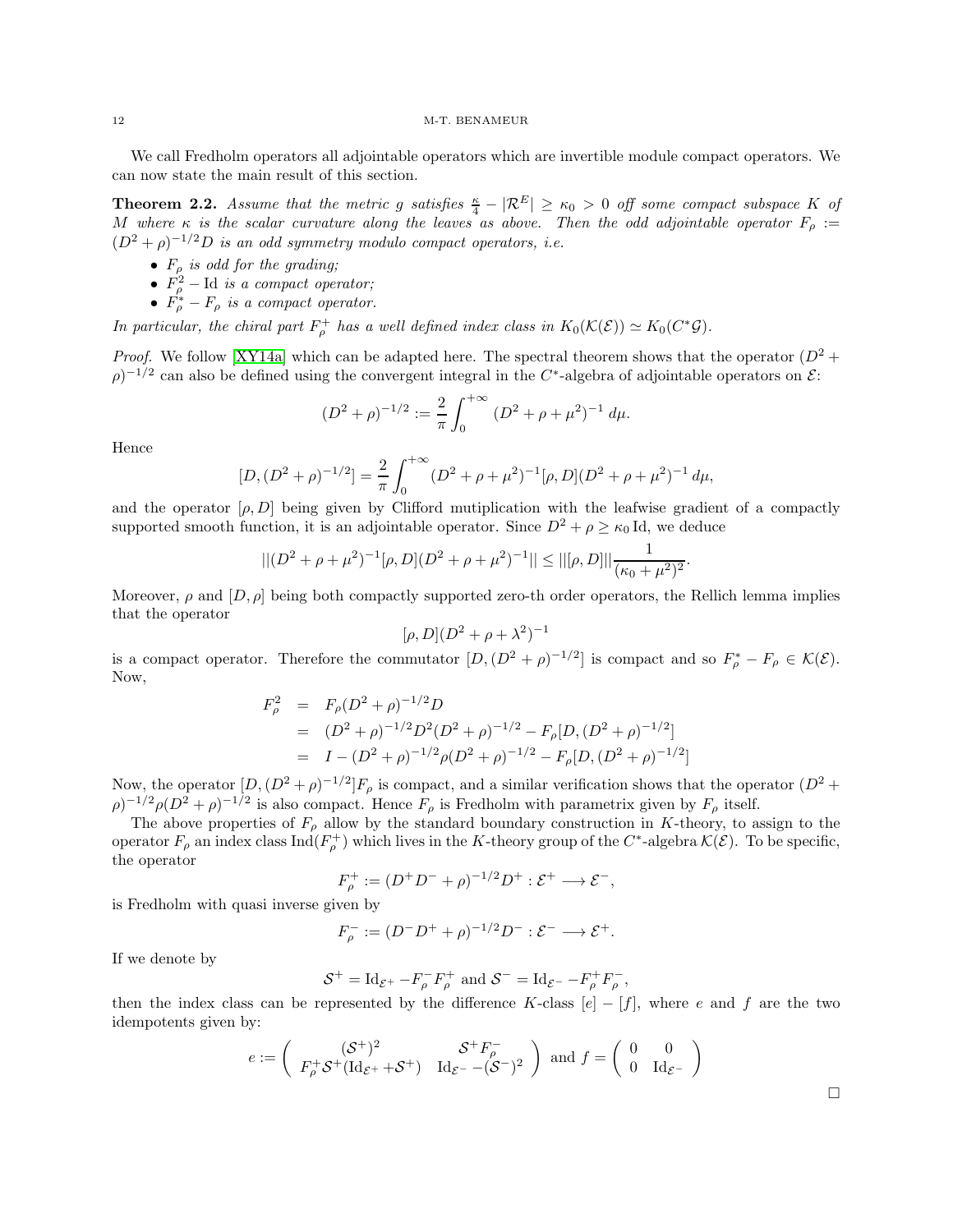**Definition 2.3.** Assume as above that there exists  $\kappa_0 > 0$  such that  $\frac{\kappa}{4} - |\mathcal{R}^E| \ge \kappa_0 > 0$  off some compact subspace of M, then the E-twisted leafwise Dirac operator D has a well defined index class  $\text{Ind}(D)$  in the K-theory group of  $C^*\mathcal{G}$ . More precisely, under the Morita isomorphism  $K_0(\mathcal{K}(\mathcal{E})) \simeq K(C^*\mathcal{G})$ , the index class Ind(D)  $\in K(C^*\mathcal{G})$  is the class corresponding to  $\text{Ind}(F_\rho^+) \in K_0(\mathcal{K}(\mathcal{E}))$ .

When the manifold  $M$  is compact and we use the Holonomy groupoid, our index class coincides with the Connes-Skandalis index class. When the foliation is top-dimensional, we recover the Gromov-Lawson integer index as defined in [\[GL83\]](#page-22-5) when  $G$  is the holonomy groupoid, and we recover the higher Gromov-Lawson index class in  $K_0(C^*\pi_1 M)$  as defined in [\[XY14a\]](#page-23-5) when  $\mathcal G$  is the monodromy groupoid.

Again and as in the case of a single complete manifold, there is a well defined Baum-Connes assembly map for the monodromy groupoid which is conjectured to be an isomorphism and which is related with other conjecture such as the Novikov conjecture for foliations but also with a foliated version of the Gromov-Lawson-Rosenberg conjecture, and whose receptacle is precisely the  $K$ -theory group of the  $C^*$ -algebra of the monodromy groupoid of the given foliation. As in Section [1](#page-4-0) and even in the torsion-free case, it is not clear whether the index class constructed here belongs to the range of this assembly map.

In [\[BHa\]](#page-21-7), the authors constructed by a different method, a Gromov-Lawson measured index in full generality when the foliation admits a holonomy invariant measure  $\Lambda$ , now using the kernel bundle of the leafwise Dirac operator. They also proved a measured relative index theorem generalizing the Connes measured index theorem [\[C79\]](#page-22-15) exactly as the Gromov-Lawson index theorem generalized the Atiyah-Singer index theorem. The relation with our index class is obtained using the induced group morphism  $\tau_{\Lambda}: K(C_r^*\mathcal{G}) \longrightarrow \mathbb{R}$ .

A particularly interesting situation is when the foliation is given by a suspension, as studied in [\[BP09\]](#page-21-8). Assume that  $\Gamma$  is the fundamental group of a smooth even complete spin manifold W and that  $\Gamma$  acts by diffeomorphisms on a closed manifold X. Then the smooth manifold M which is the quotient of  $\overline{W} \times X$ under the diagonal action  $(\tilde{w}, x)\gamma := (\tilde{w}\gamma, \gamma^{-1}x)$  is a bundle over W with fibers diffeomorphic to X and it has a smooth foliation which is transverse to the fibers with leaves being the projections in  $M$  of the submanifolds  $W \times \{x_0\}$  for  $x_0 \in X$ . In this case one may choose a complete transversal as a specific fiber  $X_w$  and restricting the monodromy groupoid to this transversal, one gets a groupoid which is isomorphic to the crossed product groupoid  $X \rtimes \Gamma$ , say the groupoid associated with the action of  $\Gamma$  on X. The above construction gives us in this case and under the above assumptions a class  $\text{Ind}(\mathcal{D}_m)$  in the K-theory group  $K(C(X) \rtimes \Gamma)$  where we denoted by  $C(X) \rtimes \Gamma$  the maximal C<sup>\*</sup>-algebra of this groupoid  $X \rtimes \Gamma$ . If now,  $\mu$  is a Γ-invariant measure on X, then the average and regular traces associated with  $\mu$  were defined in [\[BP09\]](#page-21-8), extending the case of groups described in the previous section. These traces induce the group morphisms

$$
\tau_{\mu}^{reg}: K(C(X) \rtimes \Gamma) \longrightarrow \mathbb{R} \text{ and } \tau_{\mu}^{av}: K(C(X) \rtimes \Gamma) \longrightarrow \mathbb{R}.
$$

We obtain by applying these morphisms, two measured indices  $\text{Ind}_{\mu}^{reg}(D)$  and  $\text{Ind}_{\mu}^{av}(D)$  for any  $\Gamma$ -equivariant (smooth) family over X of metrics on  $\widetilde{W}$  which induces PSC near infinity in the quotient M, say such that the family of scalar curvature functions, a global Γ-invariant smooth function on  $\tilde{W} \times X$  is a uniformly positive function outside some Γ-compact subspace of  $\widetilde{W} \times X$ . The Atiyah theorem holds in this case, when the manifold W is compact, see [\[BP09\]](#page-21-8). However and as observed in the previous section for the case  $X = \{ \bullet \}$ , there is no evidence that such equality holds in general, even when  $\Gamma$  is torsion-free.

The measured rho invariant  $\rho_\mu(X,\Gamma)$  was also defined and studied in the similar situation of Γ-actions in [\[BP09\]](#page-21-8) with Γ now the fundamental group of an odd closed manifold. It was proved there that when Γ is torsion-free and the maximal BC map for  $X \rtimes \Gamma$  is an isomorphism, this measured  $\rho$  invariant vanishes again. Finally, the Higson-Roe exact sequence relating the BC assembly map with a structure group does also exist in this more general setting, as recently proved in [\[BR20b\]](#page-21-15).

When the foliated manifold  $(M, F)$  is obtained by attaching a foliated cylinder in an Atiyah-Patodi-Singer problem for a foliated compact manifold with boundary transverse to the leaves, with a metric which has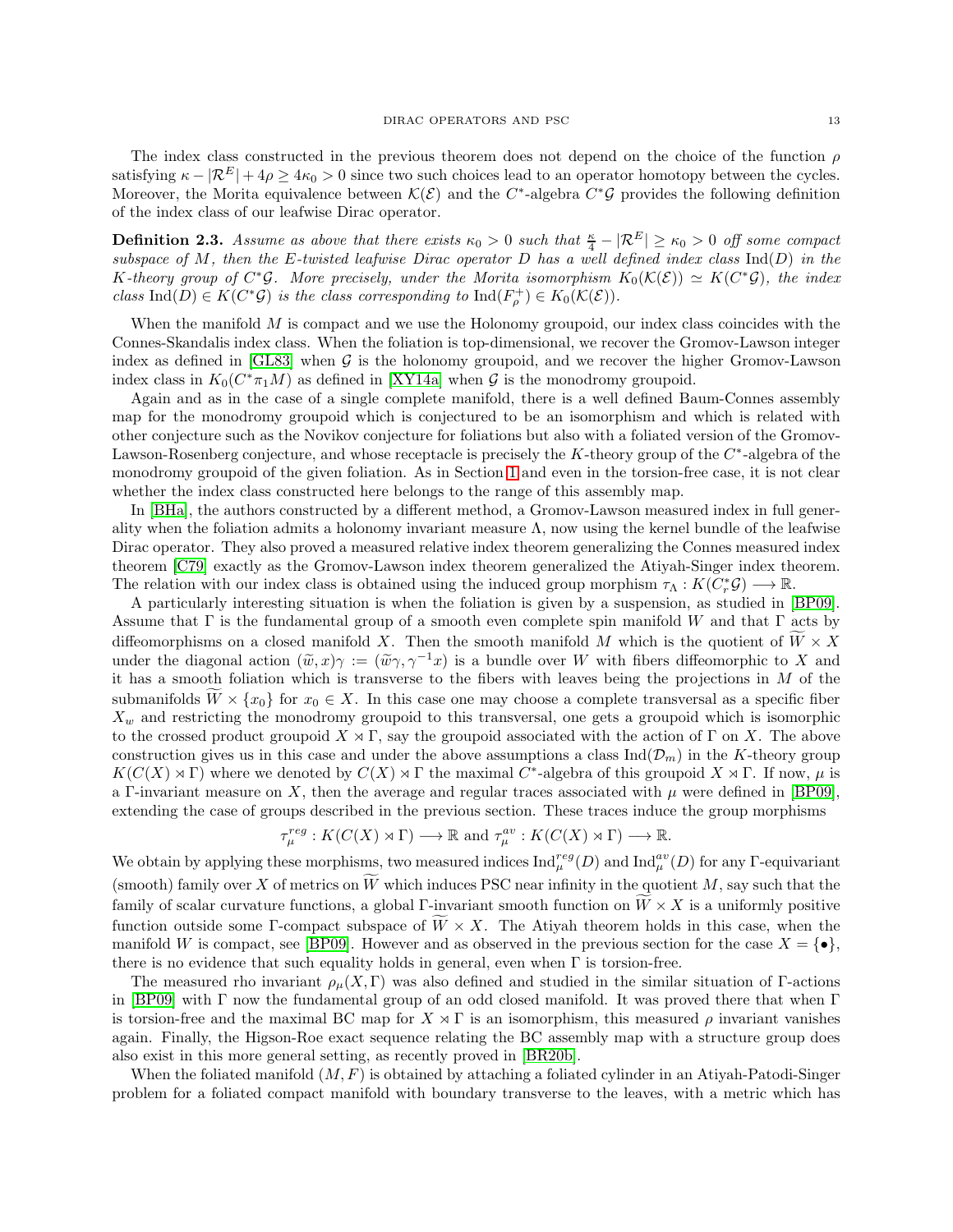Positive leafwise Scalar Curvature at the boundary and with the bundle E having leafwise flat connection at the boundary, the above construction of the index class corresponds to the expected APS index class. Moreover, for foliations given by suspensions as studied in [\[BP09\]](#page-21-8) and where  $\mathcal{G}_T^T$  becomes the crossed product groupoid  $T \rtimes \Gamma$  corresponding to an action of  $\Gamma$  on the compact manifold T, the corresponding Higson-Roe exact sequence holds as proved in [\[BR20b\]](#page-21-15), with the corresponding structure group  $S_1(T \rtimes \Gamma)$  where the higher foliated rho class lives. This higher rho class is clearly related, for foliations with boundaries having leafwise PSC metrics at the boundary, with the index class constructed above.

<span id="page-13-0"></span>In the next section, we give further developpements in the locally trivial fibration case, where the Bismut-Cheeger higher formula is available.

## 3. Some GL invariants for families

Let  $\pi : M \to B$  be a fibre bundle with a smooth non-compact typical fiber, over a compact space B. In the sequel, we shall always assume for simplicity that the fibers are connected and that the restriction of the projection to any complement of a compact subspace of the total space is surjective. So,  $\pi$  is a submersion which is locally trivial with the local picture given by  $U \times F$  for open subspaces U and with F being the typical fiber, a smooth manifold. The changes of trivialization will be assumed to be induced by homeomorphisms which restrict to smooth diffeomorphisms of the fiber  $F$ . We assume that the fibre bundle can be induced with continuous in the  $B$  variable, fiberwise smooth uniformly (in the  $B$ -variable) complete metric along the fibers  $g = (g_b)_{b \in B}$  as well as a fiberwise spin structure  $\sigma = (\sigma_b)_{b \in B}$ . The associated fiberwise spin-Dirac operator is denoted  $D = (D_b)_{b \in B}$  and it acts on the spinor bundle S of the fiberwise tangent bundle. The bundle  $S$  is endowed with the usual hermitian structure inducing the spin connection, see for instance [\[LM89\]](#page-22-27). We may and shall as usual assume that the fibers are even dimensional so that  $S = S^+ \oplus S^-$  is Z<sub>2</sub>-graded. When the metric has fiberwise Positive Scalar Curvature off some compact subspace of the ambiant space  $M$ , then on any fiber  $M_b$  the Gromov-Lawson theorem tells us that the Dirac operator  $D_b$  has finite dimensional kernel. Hence, we find ourselves exactly as in the case of closed fibre bundles as studied by Atiyah and Singer in [\[AS71a\]](#page-21-12), and by the same Atiyah-Singer construction, the family  $D = (D_b)_{b \in B}$  can be shown to have a well defined higher index class in the K-theory group of B. This class, up to the Atiyah-Singer perturbation of  $D$  [\[AS71a\]](#page-21-12), is the class of the so-called index bundle.

Let us review the construction of the index class from the previous section in this simple foliation cas and as explained above, only assuming transverse continuity. Denote by  $\Gamma_c(M, S)$  the space of compactly supported continuous and fiberwise smooth sections of S. Let then  $\mathcal E$  be the  $\mathbb Z_2$ -graded Hilbert  $C(B)$ -module which is the completion of  $\Gamma_c(M, S)$  with respect to the fiberwise inner product, i.e.

$$
\langle \xi_1, \xi_2 \rangle (b) := \int_{M_b} \langle \xi_1(m), \xi_2(m) \rangle_{S_m} dm
$$

where  $dm$  is the induced fiberwise Lebesgue class measure. The fiberwise spin Dirac operator is denoted  $\hat{\theta}: \Gamma_c(M, S) \to \Gamma_c(M, S)$ , and we may again twist it by a hermitian bundle E with a fiberwise connection  $\nabla^E$  to defined the fiberwise Dirac operator D. By classical arguments, D extends to a regular self-adjoint, odd for the  $\mathbb{Z}_2$ -grading, operator on  $\mathcal{E}$ , and  $D^2$  also extends to a non-negative regular operator on  $\mathcal{E}$ .

Again, we assume that the fiberwise metric has uniformly positive fiberwise scalar curvature off some compact subspace of M and moreover that the curvature of  $\nabla^E$  is small enough off the same compact subspace, so that as in the previous section we may choose a compactly supported non-negative continuous and fiberwise smooth function  $\rho$  on M such that the operator  $D^2 + \rho$  has bounded self-adjoint inverse  $(D^2 + \rho)^{-1}$ . The square root of this latter operator is the operator  $(D^2 + \rho)^{-1/2}$ . Notice that the conditions imposed on  $E$  are for instance satisfied for any fiberwise flat bundle, or even when it is only fiberwise flat outside some compact subspace.

Theorem [3.1](#page-13-1) then becomes here:

<span id="page-13-1"></span>**Theorem 3.1.** Under the above assumptions, the operator  $F_{\rho} := (D^2 + \rho)^{-1/2}D$  is an odd symmetry modulo the ideal of compact operators of  $\mathcal E$ , and the index of its chiral part is a well defined class in  $K_0(\mathcal K(\mathcal E))\simeq K(B).$ 

The index class can again be represented by the difference K-class  $[e] - [f]$  as in the previous section.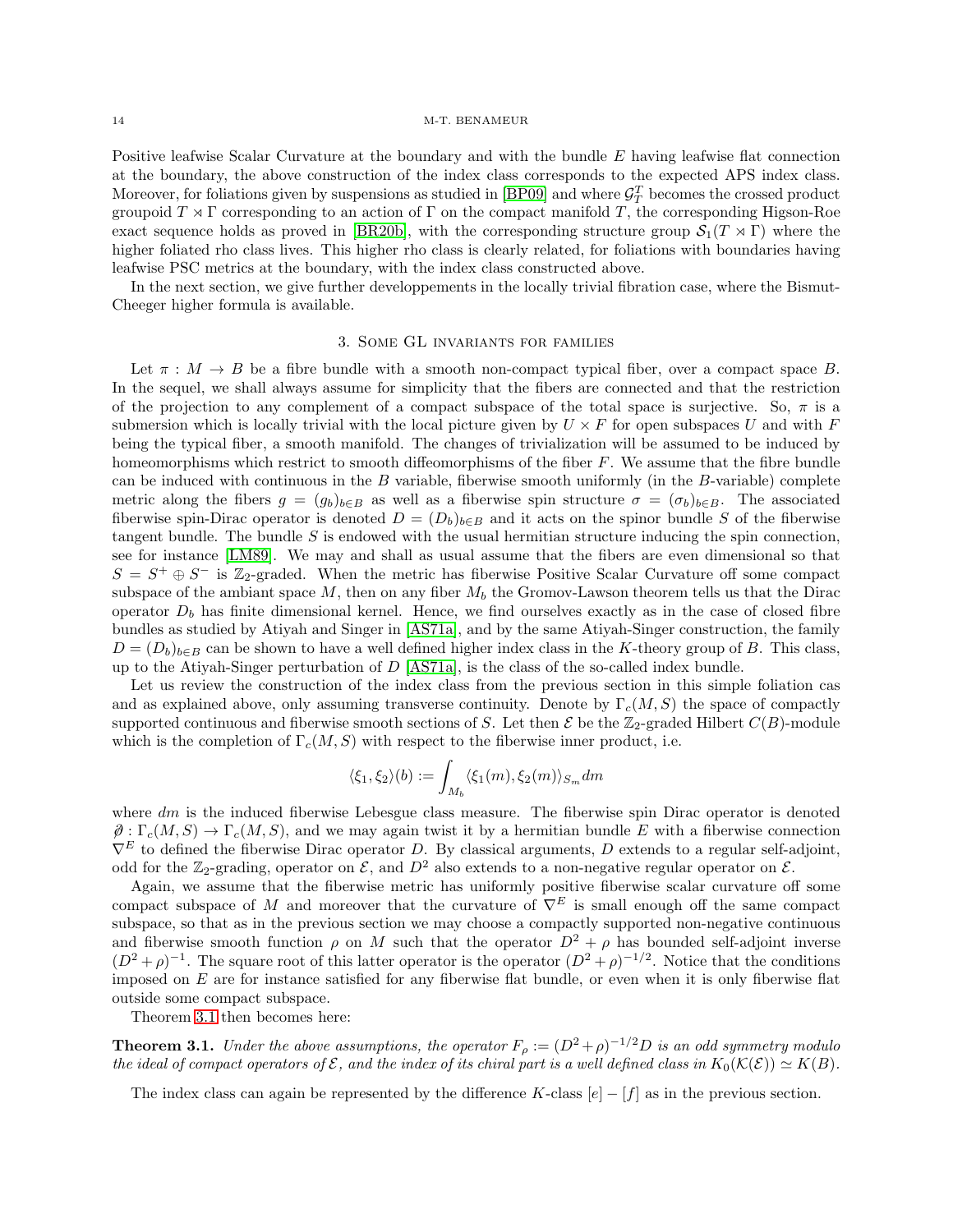**Definition 3.2.** Under the above assumptions on the fiberwise metric and the fiberwise connection of  $E$ , the fiberwise E-twisted Dirac operator D has a well defined index class  $\text{Ind}(D)$  in the K-theory group of the base space B.

When the index bundle of  $D$  exists, one can prove that the index class is given by this index bundle, i.e.

$$
[\text{Ker}(D^+)] - [\text{Ker}(D^-)] \ \in \ K(B).
$$

As a first application, let us relate our higher index class  $\text{Ind}(D)$  with the family APS-index class as studied in [\[BC90a,](#page-21-9) [BC90b,](#page-22-28) [MP97a,](#page-22-10) [MP97b\]](#page-22-29). Assume then that  $M \to B$  is a smooth fibre bundle by smooth even spin manifolds with boundary over a smooth manifold  $B$ , so that  $\partial M \to B$  is also a smooth fibre bundle. We fix a hermitian bundle E over M with a hermitian connection  $\nabla^E$  whose restriction to the boundary induces a connection with fiberwise small curvature, for instance fiberwise flat at the boundary. As in [\[BC90a\]](#page-21-9)[pp 341-342, we assume that the fiberwise metric is of product type  $g + dx^2$  in a vertical collar neighborhood of  $\partial M$  in M, where g is the induced fiberwise metric on  $\partial M \to B$  and has PSC, and the same assumptions are taken for the bundle E, so that the boundary fiberwise E-twisted Dirac operator  $D_{\partial M}$  is invertible. In this case the Bismut-Cheeger index formula holds for the Chern character of the index of the family of Dirac operators with the fiberwise APS boundary conditions involving in addition to the usual Atiyah-Singer integral a contribution from the boundary; the so-called eta form, see again [\[BC90b\]](#page-22-28). It is worth ppointing out that even when the operator is not invertible at the boundary but has a trivial class in  $K^1(B)$ , one still has a higher APS formula which uses spectral sections, see [\[MP97a\]](#page-22-10).

By the results of [\[MP97a\]](#page-22-10), the Bismut-Cheeger higher APS-index class  $\text{Ind}(D_M, APS)$  identifies then with our higher index class as obtained for the extended family of Dirac operators on the augmented fibre bundle  $\hat{M} \to B$  obtained by gluing a cylinder  $\partial M \times [0, +\infty) \to B$  to the fibre bundle  $M \to B$ . Therefore, one may use the Bismut-Cheeger APS-index formula for its Chern character that we denote by  $\iota(M|B, q, \nabla^E)$ , which belongs to  $H^{[0]}(B,\mathbb{R})$ , to deduce its independence of the extended metric and the extended connection of E.

In the same way, given a closed fibre bundle by odd dimensional spin manifolds  $N \to B$  over a manifold B, with two metrics  $g_0$  and  $g_1$  which both yield complete fiberwise metrics with PSC, we may endow the complete fibre bundle  $M = N \times \mathbb{R} \to B$  with any metric which coincides with  $g_0$  on  $N \times (-\infty, 0]$  and with  $g_1$  on  $N \times [1, +\infty)$ . Adding the extra hermitian bundle E over N with two fiberwise flat connections  $\nabla^0$ and  $\nabla^1$ , we construct the resulting fiberwise Dirac operator  $D_M$  on  $M \to B$  which then has a well defined higher index class in  $K(B)$ . This is the exact generalization of the Gromov-Lawson invariant for the pair of PSC metrics  $(g_0, g_1)$  on N, see [\[GL83\]](#page-22-5). We denote its Chern character in the even real cohomology of B by

 $\iota(N|B;(g_0,\nabla^0);(g_1,\nabla^1)) \in H^{[0]}(B,\mathbb{R})$  and without the bundle E:  $\iota(N|B;g_0,g_1)$ .

**Remark 3.3.** The invariant  $\iota(N[B;(g_0,\nabla^0);(g_1,\nabla^1))$  belongs to  $H^{[0]}(B,\mathbb{Q})$  but only its image in  $H^{[0]}(B,\mathbb{R})$ can be computed by the Bismut-Cheeger formula.

An obvious observation is that the invariant  $\iota(N|B;(g_0,\nabla^0);(g_1,\nabla^1))$  vanishes whenever there exists a metric of fiberwise PSC on  $N \times [0,1]$  and a fiberwise flat connection on  $E \times [0,1]$  which extend the given data at the boundary. So in particular,  $\iota(N|B, g_0, \nabla^0; g_1, \nabla^1)$  vanishes when  $g_0$  and  $g_1$  belong to the same connected component of the space of metrics of fiberwise PSC on  $N \to B$  and  $\nabla^0, \nabla^1$  are connected by fiberwise flat connections. Again by [\[MP97a\]](#page-22-10), the invariant  $\iota(N|B; (g_0, \nabla^0); (g_1, \nabla^1))$  coincides with the Bismut-Cheeger higher APS-index for the fibre bundle with boundary  $N \times [0, 1] \rightarrow B$  with the metric on the boundary which is  $g_0$  on  $N \times \{0\}$  and  $g_1$  on  $N \times \{1\}$  and any connection on  $E \times [0, 1] \rightarrow N \times [0, 1]$  extending  $\nabla^0$  and  $\nabla^1$ . Therefore, the Bismut-Cheeger formula holds again and allows to prove the Gromov-Lawson cocycle relation

**Proposition 3.4.** One has  $\iota(N|B; (g_0, \nabla^0); (g_1, \nabla^1)) + \iota(N|B; (g_1, \nabla^1); (g_2, \nabla^2)) = \iota(N|B; (g_0, \nabla^0); (g_2, \nabla^2))$ .

One expects that this cocycle relation already holds for the Gromov-Lawson higher index in  $K(B)$ , before taking the Chern character, but this needs a proof à la cut-and-paste like the one given in [\[GL83\]](#page-22-5).

Following Gromov and Lawson, we then consider for  $\pi_N : N \to B$  as above the group  $\text{Diff}^{\infty,0}(N|B)$  of homeomorphisms of N which commute with the projection  $\pi_N$  and induce smooth diffeomorphisms of the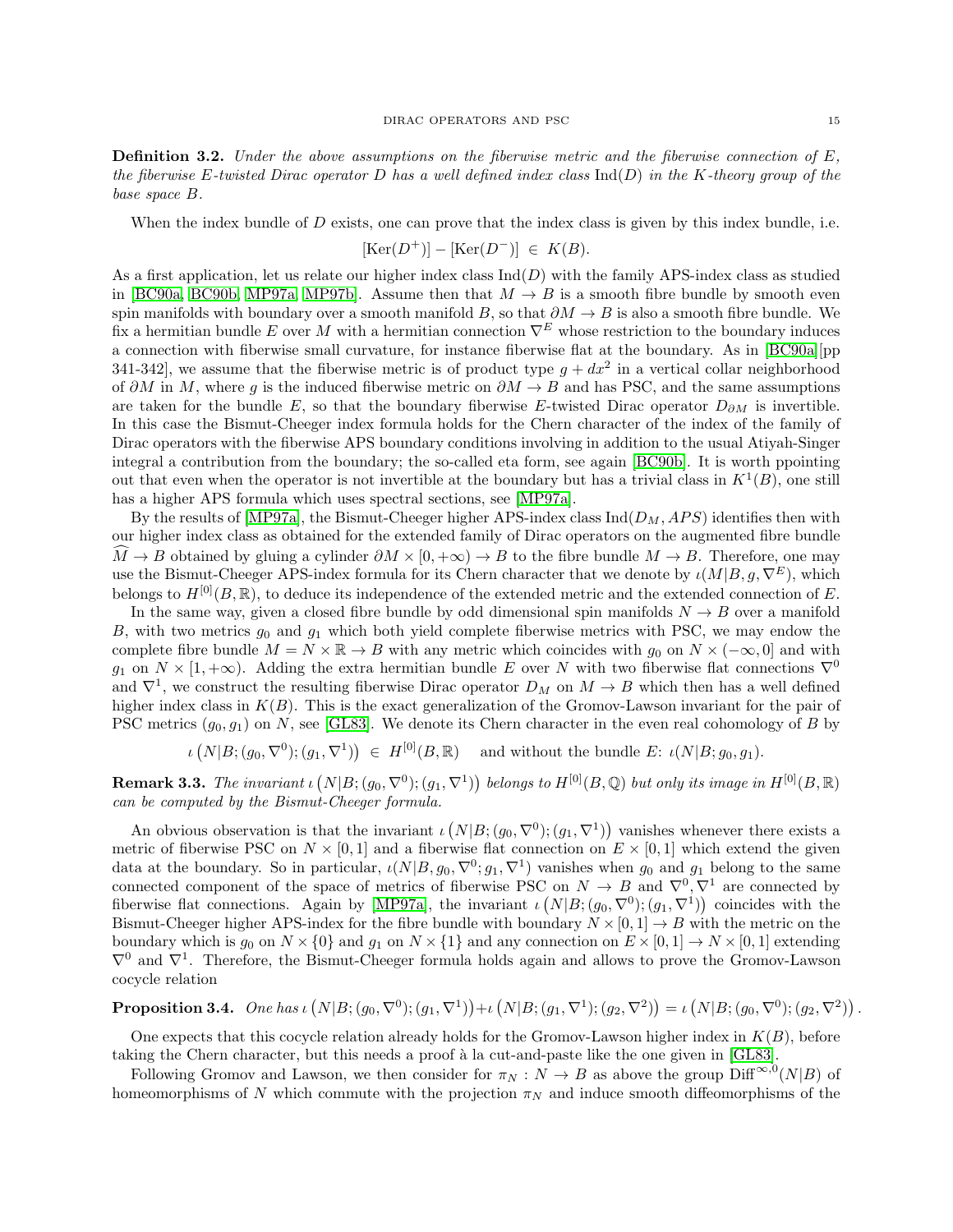fibers. If we choose a fiberwise metric g with Positive Scalar Curvature as above, any  $F \in \text{Diff}^{\infty,0}(N|B)$ gives a new fiberwise PSC metric  $F^*g$ . Denoting by  $\Gamma(N|B)$  the component group of Diff<sup>∞,0</sup>(N|B) we have the exact generalization of Theorem 4.48 and Corollary 4.49 in [\[GL83\]](#page-22-5), the proof is exactly the same.

**Proposition 3.5.** The map  $F \mapsto \iota(N|B; g, F^*g)$  induces a well defined group morphism

 $\iota_q : \Gamma(N|B) \longrightarrow H^{[0]}(B,\mathbb{R}).$ 

We end this section with a few remarks related with a family version of the Kreck-Stolz invariant constructed in [\[KS91\]](#page-22-30). We then need the following Green-Stockes lemma:

<span id="page-15-0"></span>**Lemma 3.6.** Assume that  $M \to B$  is a compact fibre bundle with boundary, and such that  $\partial M \to B$  is a subbundle. Assume that  $\alpha$  and  $\beta$  are closed differential forms on M with restrictions to the boundary wchich are exact. Choose a differential form  $\hat{\alpha}$  on  $\partial M$  such that  $\alpha|_{\partial M} = d\hat{\alpha}$ . Then

$$
\int_{M|B}\alpha\wedge\beta-\int_{\partial M|B}\widehat{\alpha}\wedge\beta|_{\partial M}.
$$

is a closed differential form on B. Moreover, if we denote by  $\tilde{\alpha}$  and  $\tilde{\beta}$  any closed forms on M which are cohomologous to  $\alpha$  and  $\beta$  respectively and vanish at the boundary, then the following formula holds modulo exact forms

$$
\int_{M|B}\alpha\wedge\beta-\int_{\partial M|B}\widehat{\alpha}\wedge\beta|_{\partial M}=\int_{M|B}\widetilde{\alpha}\wedge\widetilde{\beta}.
$$

Proof. We only need to show the last equality modulo exact forms since the RHS is a closed differential form. Let us choose  $\alpha_0$  and  $\beta_0$  in  $\Omega^*(M)$  such that

$$
\tilde{\alpha} - \alpha = d\alpha_0
$$
 and  $\tilde{\beta} - \beta = d\beta_0$ .

The Green-Stockes theorem for fibrations with boundary which reads for any  $\delta \in \Omega^*(M)$ :

$$
\int_{M|B}d\delta - d\int_{M|B}\delta = \pm \int_{\partial M|B}\delta|_{\partial M}.
$$

This can be proved locally and hence for a trivial fibration. The proof of the lemma is then an easy direct computation starting by replacing  $\alpha$  and  $\beta$  by  $\tilde{\alpha} - d\alpha_0$  and  $\beta - d\beta_0$ , applying the Green-Stockes formula.<br>One has to be careful about the sign appearing in the Green-Stockes formula One has to be careful about the sign appearing in the Green-Stockes formula.

Recall, for a given spin fibre bundle  $N \to B$  with a 4k – 1-dimensional fibre and ambiant metric q on N, the Bismut-Cheeger eta form  $\hat{\eta}(D_N) \in \Omega^{[0]}(B)$  associated with the Bismut superconnection derived from the<br>Let  $G$  in  $G^{[0]}(B)$  and the secondital fibraries with secondition as in  $[{\rm DCO_0}]$ . Assume the Levi-Civita connection on  $(N, g)$  and the associated fiberwise spin connection, as in [\[BC90a\]](#page-21-9). Assume the metric g has Positive fiberwise Scalar Curvature and  $E$  is fiberwise flat. Then the following transgression formula was proved in [\[BC90a,](#page-21-9) [BC90b\]](#page-22-28):

$$
d\widehat{\eta}(D_N) = \int_{N|B} \widehat{A}(TN|B,g) \operatorname{Ch}(\nabla^E).
$$

In fact, there is a similar formula when one only assumes that the family  $D<sub>N</sub>$  has trivial index class in  $K<sup>1</sup>(B)$ [\[MP97a\]](#page-22-10). In particular, this relation then holds for the untwisted spin-Dirac operator  $\mathcal{D}_N$  under PSC along the fibers, and we have  $d\hat{\eta}(\mathcal{D}_N) = \int_{N|B} \hat{A}(TN|B, g)$  in this case.

Moreover, when the higher odd signature operator has trivial  $K^1$ -class, there exists a similar transgression formula for the signature operator  $D_N^{sgn}$  which takes the following form:

$$
2 d\hat{\eta}(D_N^{sgn}) = \int_{N|B} \mathbb{L}(TN|B,g).
$$

An even differential form satisfying this relation is not unique of course and one can add any closed even form. Let us assume that the differential form  $\hat{\eta}(D_N^{sgn})$  is precisely the eta form appearing the Bismut-Cheeger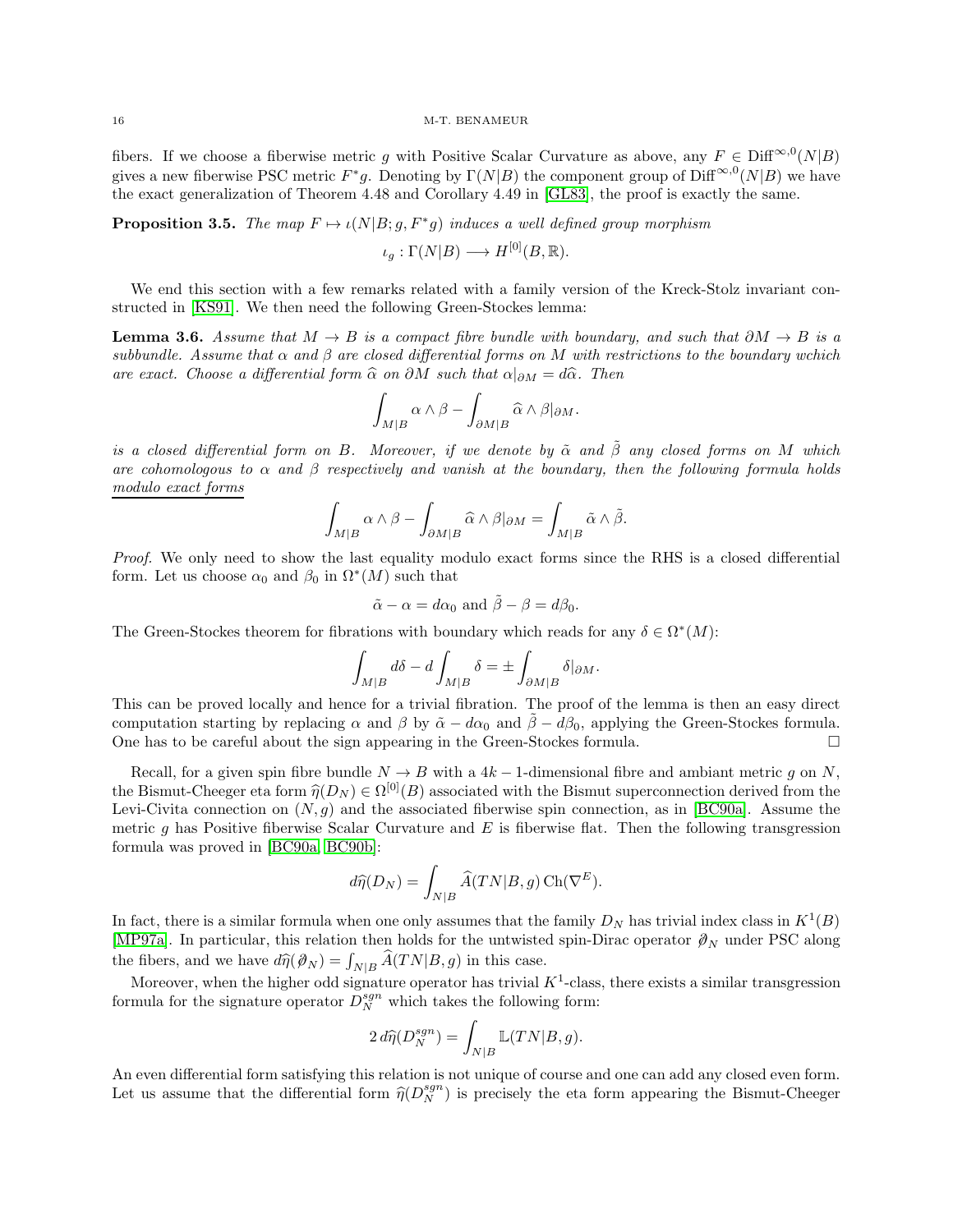APS index formula, exactly as for the Dirac operator, this is true under the appropriate assumptions, see [\[BC90b\]](#page-22-28).

We shall use the following notations from [\[KS91\]](#page-22-30):

- If  $\alpha$  and  $\beta$  are exact forms on N, then denote abusively  $\int_{N|B} d^{-1}(\alpha \wedge \beta) := \int_{N|B} \widehat{\alpha} \wedge \beta$ , for any differential form  $\hat{\alpha}$  such that  $\alpha = d\hat{\alpha}$ . See Lemma [3.6.](#page-15-0)
- Set  $a_k := \frac{1}{2^{2k+1}(2^{2k-1}-1)}$ .

We are now in a position to introduce the higher Kreck-Stolz invariant  $\sigma(N|B, g)$  in the even real cohomology space  $H^{[0]}(B,\mathbb{R})$ .

**Definition 3.7.** Assume that the fibre bundle  $N \rightarrow B$  is spin with a 4k – 1-dimensional typical fiber and that the metric has Positive fiberwise Scalar Curvature. Assume furthermore that the tangent bundle along the fibres  $TN|B$  has trivial Pontrjagin classes in  $H^*(N, \mathbb{R})$ . Then the even differential form on the base manifold B given by

$$
\int_{N|B} d^{-1} \left( (\widehat{A} + a_k \mathbb{L}) (p(TN|B, g)) \right) - \widehat{\eta}(\mathcal{D}_N) - 2a_k \widehat{\eta}(D_N^{sgn})
$$

is closed. Its cohomology class  $\sigma(N|B, g) \in H^{[0]}(B, \mathbb{R})$  will be called the higher Kreck-Stolz invariant of the fibre bundle.

Notice that we have

$$
d\int_{N\vert B}d^{-1}\left((\widehat{A}+a_k{\mathbb L})(p(T N\vert B,g))\right)=\int_{N\vert B}(\widehat{A}+a_k{\mathbb L})(p(T N\vert B,g)).
$$

Hence that the differential form of the above definition is closed is a consequence of the relations

$$
d\widehat{\eta}(\mathcal{Y}_N)=\int_{N|B}\widehat{A}(TN|B,g)\text{ and }2\,d\widehat{\eta}(D_N^{sgn})=\int_{N|B}\mathbb{L}(TN|B,g).
$$

One can prove many properties similar to the ones listed in [\[KS91\]](#page-22-30) for a single manifold, including the additivity property for bundles having global sections. All these properties with other applications will be expanded elsewhere, and we only state the following straightforward proposition:

## Proposition 3.8.

- (1) If  $F : (N \to B, g) \to (N' \to B', g')$  is a bundle map which preserves the spin structure and is an isometry from  $(N, g)$  to  $(N', g')$ , inducing  $f : B \to B'$ , then  $\sigma(N|B, g) = f^* \sigma(N'|B', g')$ .
- (2)  $\sigma(N|B,g)$  only depends on the concordance class of g in the space of metrics with Positive fiberwise Scalar Curvature.

*Proof.* The first item is clear. Assume that  $g_0$  and  $g_1$  belong to the same concordance class. So, the fibre bundle  $M = N \times [0, 1] \rightarrow B$  can be endowed with a metric g with Positive Fiberwise Scalar Curvature, which coincides with the product metric  $g_0 + dt^2$  in a collar neighborhood of  $N \times \{0\}$  and with  $g_1 + dt^2$  in a collar neighborhood of  $N \times \{1\}$ . The Bismut-Cheeger formula then applies for the Dirac operator  $\mathcal{P}_M$  along the fibers with the fiberwise APS boundary condition to imply that the following differential form is exact (see [\[BC90b\]](#page-22-28) with the normalization from there):

$$
\widehat{\eta}(\mathcal{D}_N,g_1)-\widehat{\eta}(\mathcal{D}_N,g_0)-\int_{M\times [0,1]}\widehat{A}(TM|B,g).
$$

The family APS index theorem for the fiberwise signature operator also implies that the differential form

$$
2\widehat{\eta}(D_N^{sgn}, g_1) - 2\widehat{\eta}(D_N^{sgn}, g_0) - \int_{M \times [0,1]} \mathbb{L}(TM|B, g)
$$

is exact. But since the Pontrjagin classes de  $TN|B$  are trivial and since the polynomial  $\hat{A} + a_k\mathbb{L}$  is a sum of decomposible forms, Lemma [3.6](#page-15-0) applies and we deduce that in our simpler case with  $M = N \times [0, 1]$  and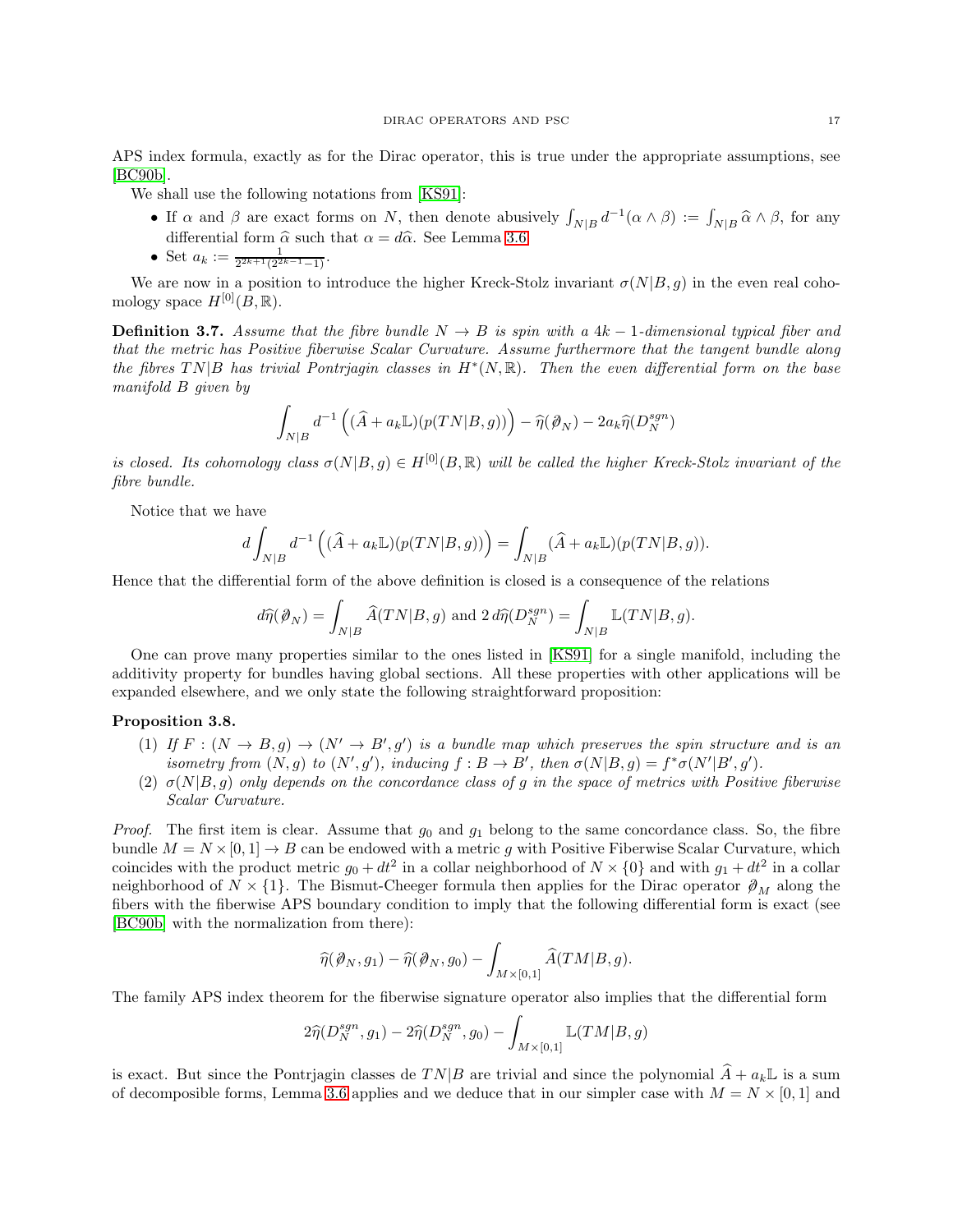since the integral along the fibers of closed forms that vanish at the boundary is a topological cohomology class, the differential form

$$
\int_{M \times [0,1]} (\hat{A} + a_k \mathbb{L})(TM|B,g) - \left[ \int_{N|B} d^{-1}((\hat{A} + a_k \mathbb{L})(TN|B,g_1)) - \int_{N|B} d^{-1}((\hat{A} + a_k \mathbb{L})(TN|B,g_0)) \right]
$$

<span id="page-17-0"></span>is also exact. Therefore, combining these statements finishes the proof.

# 4. The relative GL-index for families

We give in this last section some remarks and a few results about the expected Gromov-Lawson relative index theorem for families, and we also explain some potential developpements for foliations. The main result is the construction of the higher relative index, although the expected formula for its Chern character is clear, its rigorous proof is too long and tedious to be inserted in this survey paper. It will be a consequence of the more general computation for foliations in [\[BHb\]](#page-21-18) which uses the so-called functional calculus of superconnections in terms of the Fourier inversion formula. We restrict ourselves to fibre bundles again where the constructions are already highly non trivial and we shall only state the formula. Our main goal here is hence to define the higher relative index in K-theory following a construction due to J. Roe [\[R91\]](#page-23-16) since it seemed to us flexible enough to generalizations. Notice that one can as well define directly the Chern character of the index class without defining the K-class as for instance in [\[BC90a\]](#page-21-9). So we have a smooth fibre bundle  $\pi : M \to B$  with compact base. Any fiberwise generalized Dirac operator defines a class in the bivariant K-group  $KK(M, B)$  when the fiberwise metric is uniformly complete. More precisely, D extends to a regular self-adjoint operator on the corresponding Hilbert module  $\mathcal E$  defined as in the previous sections, and any continuous bounded odd function  $f : \mathbb{R} \to \mathbb{C}$  gives rise to an adjointable odd operator  $f(D)$  acting on E. In particular, the operator  $F = D(I + D^2)^{-1/2}$  is such a regular self-adjoint operator which is odd for the grading and represents the  $KK$ -cycle. The following is classical (see for instance [\[CS84\]](#page-22-16)):

**Proposition 4.1.** The triple  $(\mathcal{E}, \mathcal{M}, F)$ , where M is the multiplication representation of  $C_0(M)$ , is an even Kasparov cycle over the pair  $(C_0(M), C_0(B))$  which defines a bivariant class [D] in the Kasparov group  $KK(M, B)$ .

The pairing of this bivariant class with a compactly supported K-theory class  $[E_1] - [E_2]$  from  $K(M)$ yields again a class in  $K(B)$  which is the higher version of the relative index class of Gromov-Lawson  $\text{Ind}(D_{E_1} - D_{E_2})$ . So, the higher relative index class can be defined easily in this case of a single fibration and one then needs to proceed to compute it. In the case  $B = \{ \star \}$ , one recovers the Gromov-Lawson relative index defined in terms of parametrices, and hence also as defined by the cut-and-paste method, see [\[GL83\]](#page-22-5). We can state the following:

**Theorem 4.2.** Assume that D is the spin-Dirac operator along the fibers, supposed to be spin and that B is a compact manifold, then

Ch Ind
$$
(D_{E_1} - D_{E_2}) = \int_{M|B} \widehat{A}(TM|B) \operatorname{Ch}([E_1] - [E_2]).
$$

We point out another possible method to prove this formula, which is more or less equivalent. It is temptating to apply the techniques of the local index theorem in non commutative geometry as proved in [\[CM95\]](#page-22-31) for a single operator. One then simply applies the family JLO formula in terms of the Bismut superconnection as proved in [\[BC13\]](#page-21-19), and then mimic the computation of [\[P03\]](#page-23-17) for a single operator.

We now explain how to extend the notion of higher relative index to the general case, say with two fiberwise Dirac operators on two bundles which agree near infinity.

Let us fix two smooth fibre bundles  $\pi_i : M_i \to B_i$ ,  $i = 0, 1$  and assume as in the previous section again that the bases  $B_0$  and  $B_1$  are compact spaces and that the fibers are even dimensional non-compact complete manifolds. We shall indicate when the smoothness property of the bases is needed. We fix smooth fiberwise uniformly complete metrics  $q_0$  and  $q_1$  as before. Now the relative index data can be introduced as follows.

Let  $D_i$  be fiberwise generalized Dirac operators acting on the sections of the  $\mathbb{Z}_2$ -graded Clifford bundles  $E_0 = E_0^{\pm}$  and  $E_1 = E_1^{\pm}$  respectively over  $M_0$  and  $M_1$ . Suppose that  $\varphi : M_0 \setminus K_0 \to M_1 \setminus K_1$  is a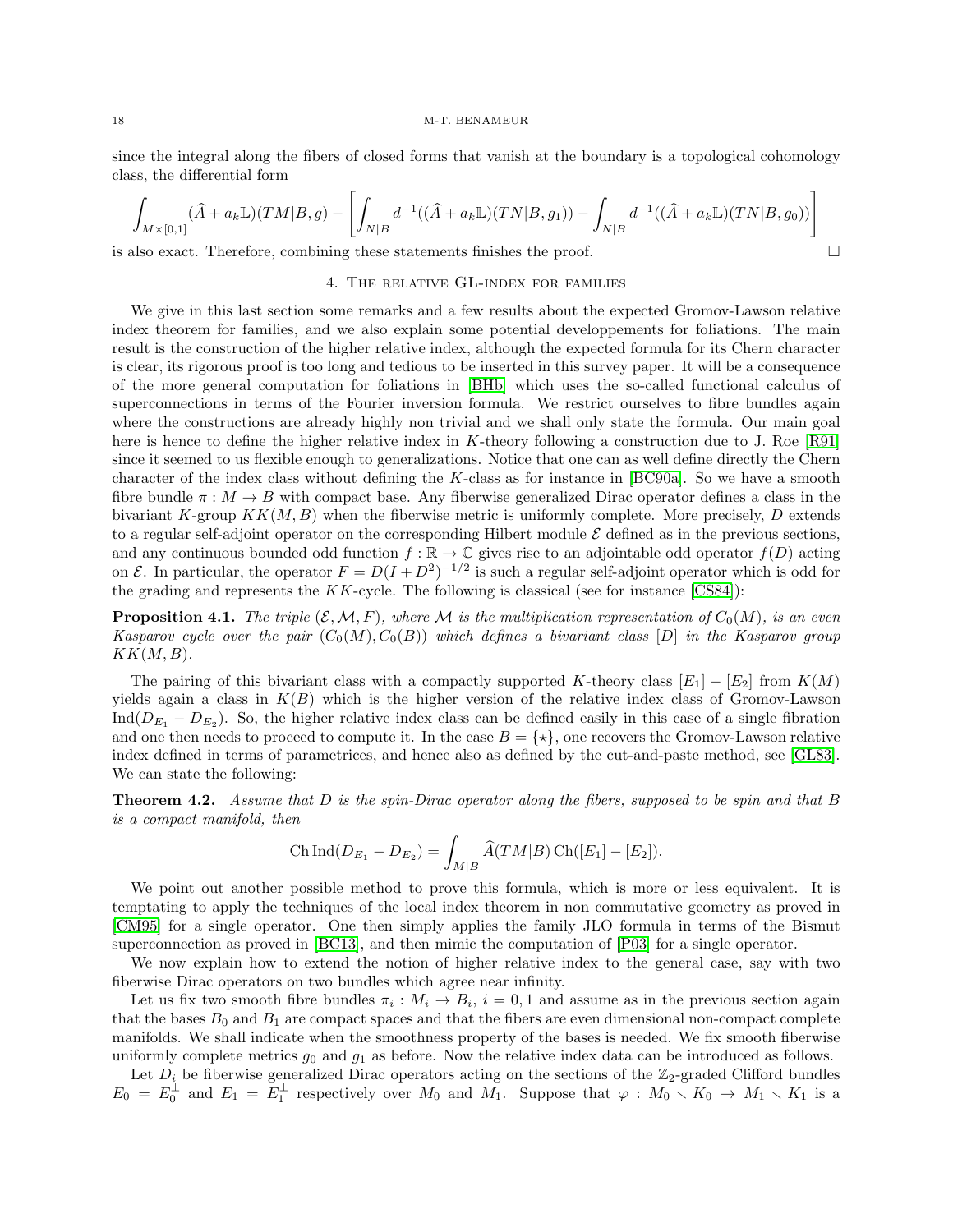homeomorphism (commuting with the projections  $\pi_i$ ) with everywhere invertible vertical tangent map, so that  $\varphi$  induces a smooth diffeomorphism between the fibers of  $M_0 \setminus K_0 \to B_0$  and  $M_1 \setminus K_1 \to B_1$  that we further assume to be an isometry between any two fibers. We assume as in the Gromov-Lawson setting of the relative index theorem that  $K_0 \subset M_0$  and  $K_1 \subset M_1$  are compact subspaces. Since the fibers are non-compact,  $\varphi$  induces a homeomorphism between  $B_0$  and  $B_1$  and we can assume w.l.o.g. that  $B_0 = B_1 = B$ .

As in the previous section, we denote by  $\mathcal{E}_i$  the Hilbert  $C(B)$ -module associated with the hermitian Clifford bundle  $E_i$ . Denote by  $\mathcal{E}_{K_i}$  and  $\mathcal{E}_{M_i \setminus K_i}$  the submodules of  $\mathcal{E}_i$  composed of all elements of  $\mathcal{E}_i$  which vanish on  $M_i \setminus K_i$  and  $K_i$ , respectively. Recall that B is compact, we shall assume that the compact subspaces  $K_0$  and  $K_1$  are chosen so that the Hilbert submodules  $\mathcal{E}_{K_0}$  and  $\mathcal{E}_{K_1}$  are unitarily equivalent, i.e. that the associated continuous fields of Hilbert spaces, in the sense of Dixmier, are unitarily isomorphic.

Remark 4.3. If one is willing to apply the cut-and-paste approach of Gromov and Lawson [\[GL83\]](#page-22-5) to define the relative index in this case, then some geometric more precise assumption on  $K_0$  and  $K_1$  is needed. Namely, one assumes for instance that  $K_0$  and  $K_1$  are the closures of open subspaces  $U_0$  and  $U_1$  of  $M_0$  and  $M_1$  such that the restriction of  $\pi_i$  to  $U_i$  is a locally trivial submersion. This condition is satisfied for the family APS problem as well as for many similar index problems which occur in the applications. To fulfil such condition when the bases are compact manifolds, one needs to use a big ball in the ambiant manifold  $M_0$  and the corresponding open submanifold in  $M_1$ . We point out that in this case,  $\mathcal{E}_{K_0}$  and  $\mathcal{E}_{K_1}$  are indeed unitarily equivalent.

Notice that the Hilbert submodules  $\mathcal{E}_{K_i}$  and  $\mathcal{E}_{M_i \setminus K_i}$  are full and countably generated. That  $\mathcal{E}_{K_i}$  is for instance full is due to our assumption that each fiber of  $K_i \rightarrow B$  has positive fiberwise measure. Notice also that we have an orthogonal decomposition  $\mathcal{E}_i = \mathcal{E}_{K_i} \oplus \mathcal{E}_{M_i \setminus K_i}$ , obtained using multiplication by the characteristic function of  $K_i$  which yields a self-adjoint projection.

Next we suppose that we are given a bundle unitary  $\Phi: E_0|_{M_0 \setminus K_0} \to E_1|_{M_1 \setminus K_1}$  over  $\varphi$ , so continuous and fiberwise smooth in an obvious sense, such that the well defined restrictions of the operators  $D_0$  and  $D_1$ to  $M_0 \setminus K_0$  and  $M_1 \setminus K_1$  are  $\Phi$ -conjugated. This is the usual assumption for the relative index to exist. Let us then choose a unitary U between  $\mathcal{E}_0$  and  $\mathcal{E}_1$  such that U respects the above orthogonal decompositions associated with the compacts subspaces  $K_i$  and such that the induced operator  $\mathcal{E}_{M_0 \setminus K_0} \to \mathcal{E}_{M_1 \setminus K_1}$  coincides with the functorial action given by the identification  $(\Phi, \varphi)$ .

### Definition 4.4.

- We denote by  $D^*(M_i|B,\mathcal{E}_i)$  the closure in  $\text{End}_{C(B)}(\mathcal{E}_i)$  of the subalgebra of adjointable operators with uniform finite propagation.
- The ideal  $C^*(M_i|B,\mathcal{E}_i)$  is composed of those operators  $T \in D^*(M_i|B,\mathcal{E}_i)$  such that

$$
Tf \in \mathcal{K}(\mathcal{E}_i) \text{ for any } f \in C_0(M_i).
$$

The reader should notice that the above definition of  $D^*(M_i|B,\mathcal{E})$  is different from the usual dual algebra generated by pseudolocal finite propagation operators. The sentence "T has uniform finite propagation" means here that there exists a constant  $R > 0$  such that for any  $f_1, f_2 \in C_0(M)$  with  $d(\text{Supp}(f_1), \text{Supp}(f_2)) >$ R one has  $f_1Tf_2 = 0$ . Also  $d(Z_1, Z_2)$  is by definition  $\infty$  if  $\pi(Z_1) \cap \pi(Z_2) = \emptyset$ , it is equal to  $\inf_{b \in B} d_{M_b}(Z_1 \cap$  $(M_b, Z_2 \cap M_b)$  otherwise. The distance  $d_{M_b}$  is of course the riemannian distance associated with the fixed complete metric  $g_b$  on the fiber  $M_b$ . See also [\[BR20a\]](#page-21-20).

**Lemma 4.5.** For any  $T_1 \in D^*(M_1|B, \mathcal{E}_1)$  (resp.  $C^*(M_1|B, \mathcal{E}_1)$ ) the operator  $U^*T_1U$  belongs to  $D^*(M_0|B, \mathcal{E}_0)$ (resp. to  $C^*(M_0|B,\mathcal{E}_0)$ ).

*Proof.* The proof of this lemma when  $B = \{ \star \}$  is given in [\[R91\]](#page-23-16) and it generalizes immediately to our case. Indeed, if  $T_1$  has uniform fiberwise finite propagation then so is  $U^*TU$  since U is the functoriality unitary from  $\mathcal{E}_{M_0\setminus K_0}$  to  $\mathcal{E}_{M_1\setminus K_1}$ . Moreover, if f is a compactly supported continuous and fiberwise smooth real valued function on  $M_0$ , then there exists a continuous fiberwise smooth compactly supported function  $g: M_1 \to \mathbb{R}$  such that  $Uf = gUf$ . Therefore,  $U^*T_1Uf = U^*TgUf \in \mathcal{K}(\mathcal{E}_0)$  whenever  $T \in C^*(M_1|B,\mathcal{E}_1)$ .  $\Box$ 

Definition 4.6. [\[R91\]](#page-23-16)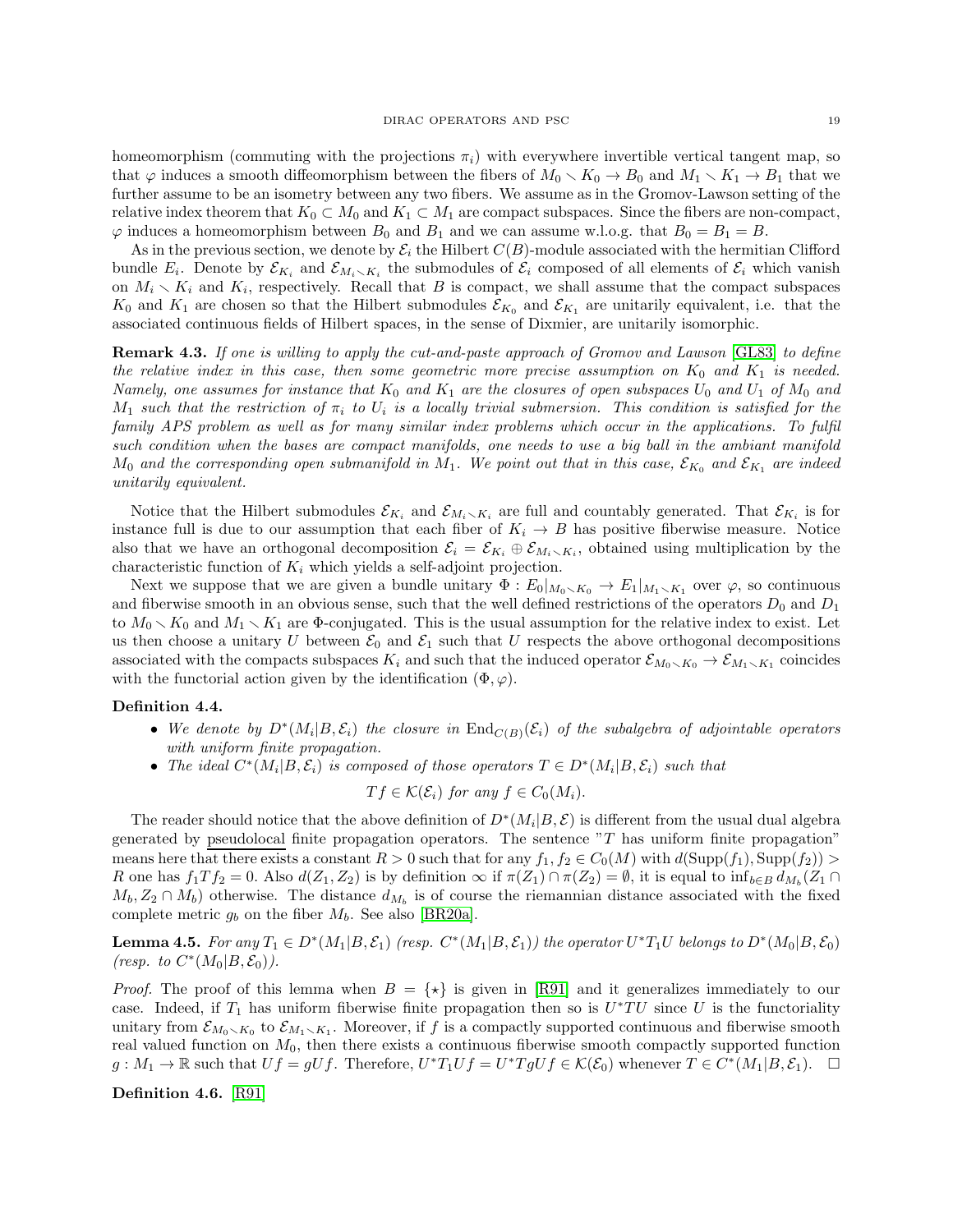- We denote by D the subspace of  $D^*(M_0|B,\mathcal{E}_0)\times D^*(M_1|B,\mathcal{E}_1)$  composed of all  $(T_0,T_1)$  such that the operator  $T_0 - U^*T_1U$  is a compact operator on the Hilbert module  $\mathcal{E}_0$ .
- We also set  $C = \mathcal{D} \cap (C^*(M_0|B,\mathcal{E}_0) \times C^*(M_1|B,\mathcal{E}_1)).$

As a consequence of the previous lemma, we deduce that  $\mathcal D$  is a unital  $C^*$ -algebra and that  $\mathcal C$  is an involutive two-sided ideal in D. Moreover, the ideal  $\mathcal{K}(\mathcal{E}_0)$  composed of compact operators embeds in  $C^*(M_0|B,\mathcal{E}_0)$  and hence in  $D^*(M_0|B,\mathcal{E}_0)$ . Indeed, any two vectors  $\xi, \eta$  from  $\mathcal{E}_0$  can be approximated by a couple of compactly supported continuous and fiberwise smooth sections. This shows that any rank one operator on  $\mathcal{E}_0$  can be approximated in the operator norm by a couple of compactly supported fiberwise smoothing operators and this latter is clearly an element of  $C^*(M_0|B,\mathcal{E}_0)$ . Moreover,  $\mathcal{K}(\mathcal{E}_0)$  is identified with an involutive two-sided ideal in C by using the map  $T_0 \rightarrow (T_0, 0)$ . This ideal of compact operators is just the kernel of the second projection, since

$$
(T_0,0)\in\mathcal{C}\iff T_0\in\mathcal{K}(\mathcal{E}_0).
$$

Hence we end up, with the split short exact sequence

$$
0 \to \mathcal{K}(\mathcal{E}_0) \hookrightarrow \mathcal{C} \longrightarrow C^*(M_1|B,\mathcal{E}_1) \to 0.
$$

The splitting is given by the homomorphism  $T_1 \mapsto (U^*T_1U, T_1)$ . Therefore, we deduce in particular that

$$
K_0(\mathcal{C}) \simeq K_0(\mathcal{K}(\mathcal{E}_0) \oplus K_0(C^*(M_1|B,\mathcal{E}_1)) \simeq K(B) \oplus K_0(C^*(M_1|B,\mathcal{E}_1)),
$$

where the last isomorphism is given by the Morita equivalence  $\mathcal{K}(\mathcal{E}_0) \sim C(B)$ .

Let us now proceed to define the Gromov-Lawson index class  $\text{Ind}(D_0, D_1)$  of the relative pair  $(D_0, D_1)$  of fiberwise Dirac operators, an element of  $K(B)$ .

Let  $\phi:\mathbb{R}\to\mathbb{R}$  be a smooth odd non-decreasing function on  $\mathbb{R}$  such that [\[R93\]](#page-23-18)

- $\phi(\pm\infty) = \pm 1;$
- The Fourier transform of  $\phi$  is a compactly supported tempered distribution;
- The function  $1 \phi^2$  has smooth compactly supported Fourier transform.

By [\[BR20a\]](#page-21-20)[Theorem 4.10], the operator  $\phi(D_i)$  is an odd operator which belongs to the  $C^*$ -algebra  $D^*(M_i|B,\mathcal{E}_i)$ . In fact it has uniform finite propagation and is even pseudolocal in the sense that it commutes with compactly supported continuous functions up to compact operators, while the operator  $\phi(D_i)^2 - I$  belongs to the C<sup>\*</sup>-algebra  $C^*(M_i|B,\mathcal{E}_i)$ .

Proposition 4.7. We have:

•  $(\phi(D_0), \phi(D_1)) \in \mathcal{D}$ .

•  $(I - \phi^2(D_0), I - \phi^2(D_1)) \in C$ .

Proof. By applying again [\[BR20a\]](#page-21-20)[Theorem 4.10], the only remaining property that needs to be proved is that  $\phi(D_0) - U^* \phi(D_1) U$  is a compact operator on the Hilbert module  $\mathcal{E}$ . But recall our assumption on  $K_i$ , since U is given by the functoriality unitary off  $K_0$  and  $K_1$ , it is easy to check that there exists a relatively compact open subfibre bundle  $L_0$  containing  $K_0$  such that for any  $\sigma \in \mathcal{E}_0$  which is supported off  $L_0$ , we have  $U^*\phi(D_1)U\sigma = \phi(D_0)\sigma$ . The local compacity of  $\phi(D_i)$  then allows to conclude.  $U^*\phi(D_1)U\sigma = \phi(D_0)\sigma$ . The local compacity of  $\phi(D_i)$  then allows to conclude.

The positive part of  $(\phi(D_0), \phi(D_1))$  then descends to a unitary after moding out by C. Hence the K-theory connecting map from  $K_1(\mathcal{D}/\mathcal{C})$  to  $K_0(\mathcal{C})$ , associated with the short exact sequence

$$
0 \to \mathcal{C} \hookrightarrow \mathcal{D} \longrightarrow \mathcal{D}/\mathcal{C} \to 0,
$$

allows to assign to the K<sub>1</sub>-class of this unitary, an index class in  $K_0(\mathcal{C})$ . But recall that  $K_0(\mathcal{C}) \simeq K(B) \oplus$  $K_0(C^*(M_1|B,\mathcal{E}_1))$ . Following [\[R91\]](#page-23-16), we end up with the following definition for families.

**Definition 4.8.** The higher relative index  $\text{Ind}(D_0, D_1)$  of the compatible near infinity pair of generalized Dirac operators  $D_0$  and  $D_1$  is the image of the index class of the pair  $(\phi(D_0), \phi(D_1))$  under the projection  $K_0(\mathcal{C}) \longrightarrow K(B)$  corresponding, in the identification  $K_0(\mathcal{C}) \simeq K(B) \oplus K_0(C^*(M_1|B,\mathcal{E}_1))$ , to the first factor. So we have defined our relative index class:

$$
Ind(D_0, D_1) \in K(B).
$$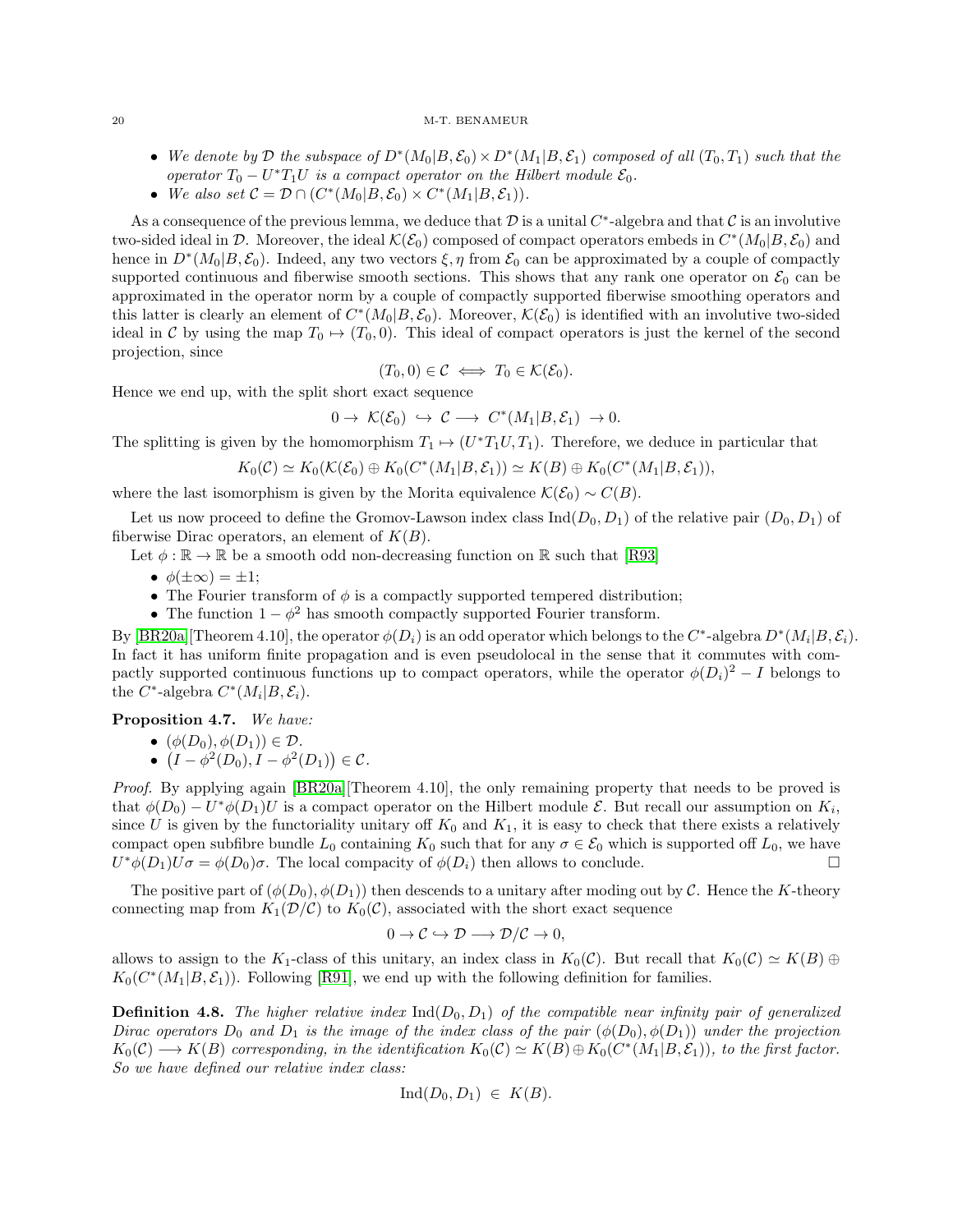In order to compute the Chern character of  $\text{Ind}(D_0, D_1)$ , one works in the smooth category, so in particular  $B_0$  and  $B_1$  are smooth compact manifolds. The independence of the choice of the function  $\phi$  is then the starting point for the computation of this index class, or rather of its Chern character in  $H^{[0]}(B,\mathbb{R})$ . One actually needs to use functional calculus of superconnections based on the Fourier inversion formula and the Duhamel principle, this is expanded in [\[BHb\]](#page-21-18) for foliations. In our case, there are simplifications and the expected theorem can be deduced. Let us state the formula for the fiberwise spin-Dirac operators with coefficients in hermitian bundles which are compatible near infinity (Recall that  $\varphi$  induces a diffeomorphism  $\varphi_0 : B_0 \to B_1$ :

## Theorem 4.9. We have

$$
\operatorname{Ch} \operatorname{Ind} (\partial_0 \otimes \nabla^0, \partial_1 \otimes \nabla^1) = \int_{M_0|B_0} \widehat{A}(TM_0|B_0) \operatorname{Ch}(\nabla^0) - \varphi_0^* \int_{M_1|B_1} \widehat{A}(TM_1|B) \operatorname{Ch}(\nabla^1).
$$

The RHS needs to be explained. Since  $B_0$  and  $B_1$  are compact manifolds, there exists open submanifolds  $V_0$  and  $V_1$  of  $M_0$  and  $M_1$  containing respectively  $K_0$  and  $K_1$  such that each submersion  $\pi_i : V_i \to B_i$  is a submersion and such that  $\varphi(M_0 \setminus V_0) = M_1 \setminus V_1$ . Then the experession

$$
\int_{M_0|B_0} \widehat{A}(TM_0|B_0) \operatorname{Ch}(\nabla^0) - \varphi_0^* \int_{M_1|B_1} \widehat{A}(TM_1|B) \operatorname{Ch}(\nabla^1)
$$

is by definition given by  $\int_{V_0|B_0} \widehat{A}(TM_0|B_0) \operatorname{Ch}(\nabla^0) - \varphi_0^* \int_{V_1|B_1} \widehat{A}(TM_1|B) \operatorname{Ch}(\nabla^1)$  since this difference is well defined and does not depend on the choice of such pair  $(\vec{V_0}, \vec{V_1})$ .

For general complete foliations, when there exists a holonomy invariant transverse measure, the relative measured index theorem has been carried out by a direct method in [\[BHa\]](#page-21-7). For the higher version alluded to in the beginning of this section, there are some new complications when using the  $K$ -index and one rather uses an independently defined higher index in the appropriate cohomology. Indeed, already in the case of a closed foliated manifold, the cohomological formula, for instance using cyclic homology, is not an obvious corollary of the Connes-Skandalis index theorem in K-theory [\[CS84\]](#page-22-16), see for instance [\[C86,](#page-22-6) [BH04,](#page-21-21) [BH05,](#page-21-22) [BH08\]](#page-21-23). In our approach to the higher relative index for general pairs of complete foliations in [\[BHb\]](#page-21-18), we rather used a cohomology that is adapted to integration over the leaves, say Haefliger cohomology [\[H81,](#page-22-32) [HL99\]](#page-22-17), and the Heitsch superconnection [\[H99\]](#page-22-33) which is the precise generalization of the Bismut superconnection to foliations built up using the Bott connection.

## Appendix A. Enlargeability and foliations, a succint overview

<span id="page-20-0"></span>We add in this appendix a brief overview of recent results about PSC on foliations which involve the notion of enlargeability. Recall that the classical relative index theorem, say for a single complete manifold, was used by Gromov and Lawson in the simplest case of bounded invertibility of the operator to deduce the following breakthrough result:

## Theorem A.1. [\[GL83\]](#page-22-5) An enlargeable spin closed manifold cannot hold a PSC metric.

The main observation towards the proof of such theorem is that if  $E$  is trivial near infinity, with Chern character concentrated in top degree, say  $Ch(E) = dim(E) + Ch_{dim(M)}(E)$  and such that  $Ch_{dim(M)}(E)$  is a non trivial class, then the formula for the pairing with  $[E] - [M \times \mathbb{C}^{\dim(E)}]$  shows that  $\text{Ind}(D_E - D^N)$ is non-zero. This is true for any bundle that is the pull back from the sphere of the Bott bundle using a map with non-trivial degree and which is constant near infinity. The notion of enlargeable manifold was introduced precisely to insure that such maps to the sphere do exist (up to going to some covering above  $M$ ) with the extra condition that the pull-back bundle has curvature as small as we please. The non vanishing of  $\mathrm{Ch}_{\dim(M)}(E)$  together with the condition of small curvature then prevents the existence of a metric of uniform PSC, by an easy argument using the Lichnerowicz formula.

The following generalization to foliations was recently obtained:

**Theorem A.2.** [\[BH17\]](#page-21-24) A closed manifold M does not admit any spin foliation F with Hausdorff homotopy graph and with a metric whose leafwise scalar curvature satisfies the uniform estimate  $> 4/K_{csf}(M)$ .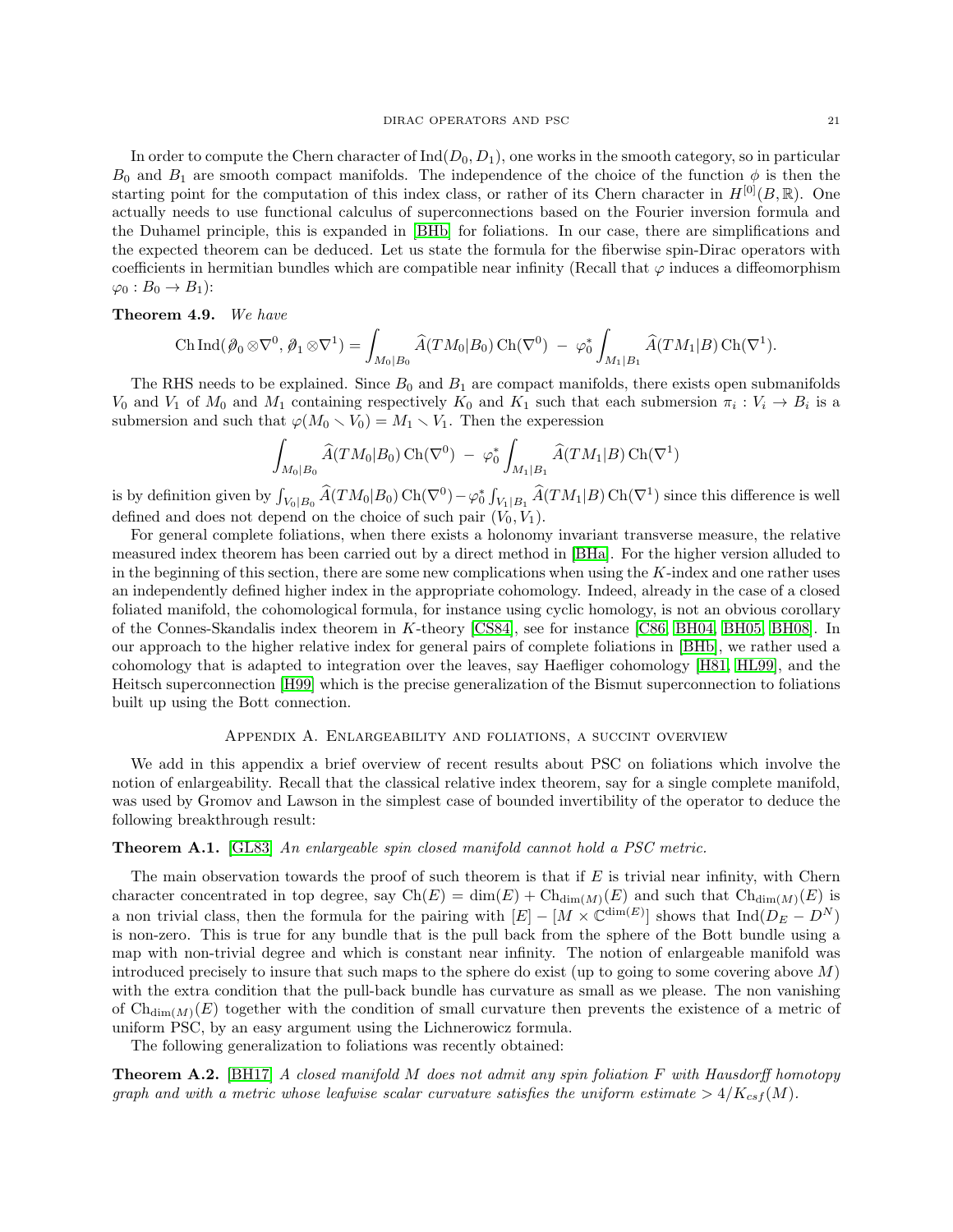Here the spin condition is on the foliation as in Connes' theorem [\[C86\]](#page-22-6), and  $K_{csf}(M)$  is the covering spin foliated K-area of M, a variant of the Gromov K-area as introduced in [\[G96\]](#page-22-34) taking the supremum over all spin foliations. Since  $K_{csf}(M) = \infty$  when M is enlargeable, a corollary is that a spin foliation, with Hausdorff homotopy graph, of any enlargeable closed manifold cannot hold a metric with uniform Positive Leafwise Scalar Curvature, see [\[BH17\]](#page-21-24). This obstruction for enlargeable manifolds, was also obtained in [\[Z17\]](#page-23-19) where Zhang could get rid of the Hausdorff condition, and moreover he was also able to switch the spin condition to M.

There is a similar theorem for complete foliated manifolds excluding Uniformly Positive Leafwise Scalar Curvature [\[BH20\]](#page-21-25). In [\[SZ\]](#page-23-20), Su and Zhang also extended the Zhang results to the non-compact case. A theorem for complete manifolds excluding also Positive Leafwise Scalar Curvature could be obtained in [\[BH20\]](#page-21-25), under the spectral condition that the Novikov-Shubin invariants be  $> 3 \text{ codim}(F)$  or only  $> \text{codim}(F)/2$  for riemannian foliations.

### <span id="page-21-0"></span>**REFERENCES**

- <span id="page-21-13"></span>[A76] M. F. Atiyah Elliptic operators, discrete groups and von Neumann algebras. Colloque "Analyse et Topologie" en l'Honneur de Henri Cartan (Orsay, 1974), pp. 43-72. Astérisque, No. 32-33, Soc. Math. France, Paris, 1976.
- <span id="page-21-3"></span>[APS75] M. F. Atiyah, V. K. Patodi and I. M. Singer, Spectral asymmetry and Riemannian geometry. I. Math. Proc. Cambridge Philos. Soc. 77 (1975), 43–69.
- <span id="page-21-5"></span>[APS76] M. F. Atiyah, V. K. Patodi and I. M. Singer, Spectral asymmetry and Riemannian geometry. III. Math. Proc. Cambridge Philos. Soc. 79 (1976), no. 1, 71-99.
- <span id="page-21-10"></span>[AS63] M. F. Atiyah and I. M. Singer, The index of elliptic operators on compact manifolds, Bull. AMS 69 (1963) 422-433.
- <span id="page-21-1"></span>[AS68a] M. F. Atiyah and I. M. Singer, *The index of elliptic operators I*, Ann. of Math. **87** (1968) 484–530.
- <span id="page-21-2"></span>[AS68c] M. F. Atiyah and I. M. Singer, The index of elliptic operators. III. Ann. of Math. (2) 87 (1968), 546–604.
- <span id="page-21-11"></span>[AS71b] M. F. Atiyah and I. M. Singer, *The index of elliptic operators*. V. Ann. of Math. (2) 93 (1971), 139-149.
- <span id="page-21-12"></span>[AS71a] M. F. Atiyah and I. M. Singer, The index of elliptic operators IV, Ann. of Math. 93 (1971) 119–138.
- [BD82] Index theory, bordism, and K-homology. Operator algebras and K-theory (San Francisco, Calif., 1981), pp. 1-31, Contemp. Math., 10, Amer. Math. Soc., Providence, R.I., 1982.
- <span id="page-21-14"></span>[B92] J. Bellissard, Gap labelling theorems for Schrödinger operators. From number theory to physics (Les Houches, 1989), 538-630, Springer, Berlin, 1992.
- <span id="page-21-16"></span>[B97] M.-T. Benameur. Triangulations and the stability theorem for foliations. Pacific J. Math., 179(2):221–239, 1997.
- <span id="page-21-4"></span>[B21] M.-T. Benameur. The relative  $L^2$  index theorem for Galois coverings, [arXiv:2009.10011.](http://arxiv.org/abs/2009.10011) To appear in Annals of K-theory.
- <span id="page-21-19"></span>[BC13] M-T. Benameur and A. L. Carey, Higher spectral flow and an entire bivariant JLO cocycle. J. K-Theory 11 (2013), no. 1, 183-232.
- <span id="page-21-24"></span>[BH17] M-T. Benameur and J. L. Heitsch, Enlargeability, foliations, and positive scalar curvature, Invent. Math. 215 (2019) 367–382. [arXiv:1703.02684](http://arxiv.org/abs/1703.02684)
- <span id="page-21-25"></span>[BH20] M-T. Benameur and J. L. Heitsch, Geometric noncommutative geometry, Expositiones Mathematicae. Available online 7 November 2020.
- <span id="page-21-21"></span>[BH04] M-T. Benameur and J. L. Heitsch, Index theory and non-commutative geometry. I. Higher families index theory. K-Theory 33 (2004), no. 2, 151-183.
- <span id="page-21-22"></span>[BH05] M-T. Benameur and J. L. Heitsch, "Index theory and non-commutative geometry. I. Higher families index theory"—corrigendum [K-Theory 33 (2004), no. 2, 151-183; MR2131748]. K-Theory 36 (2005), no. 3-4, 397-402 (2006).
- <span id="page-21-23"></span>[BH08] M-T. Benameur and J. L. Heitsch, Index theory and non-commutative geometry. II. Dirac operators and index bundles. J. K-Theory 1 (2008), no. 2, 305-356.
- <span id="page-21-7"></span>[BHa] M-T. Benameur and J. L. Heitsch, Dirac operators on foliations with invariant transverse measures, Preprint 2021.
- <span id="page-21-18"></span>[BHb] M-T. Benameur and J. L. Heitsch, *The higher relative index theorem for foliations*, Work in progress.
- <span id="page-21-8"></span>[BP09] M-T. Benameur and P. Piazza, *Index, eta and rho invariants on foliated bundles*, Astérisque 327, 2009, p.199-284.
- <span id="page-21-17"></span>[BR15a] M-T. Benameur and I. Roy, Leafwise homotopies and Hilbert-Poincaré complexes I. Regular HP complexes and leafwise pull-back maps. J. Noncommut. Geom. 8 (2014), no. 3, 789-836.
- <span id="page-21-6"></span>[BR15b] M-T. Benameur and I. Roy, The Higson-Roe exact sequence and  $L^2$  eta invariants. J. Funct. Anal. 268 (2015), no. 4, 974-1031.
- <span id="page-21-20"></span>[BR20a] M-T. Benameur and I. Roy, The Higson-Roe sequence for étale groupoids. I. Dual algebras and compatibility with the BC map. J. Noncommut. Geom. 14 (2020), no. 1, 25-71.
- <span id="page-21-15"></span>[BR20b] M-T. Benameur and I. Roy, The Higson–Roe sequence for étale groupoids. II. The universal sequence for equivariant families. J. Noncommut. Geom. Electronically published on February 8, 2021. doi: 10.4171/JNCG/394 (to appear in print)
- <span id="page-21-9"></span>[BC90a] J.-M. Bismut and J. Cheeger, Families index for manifolds with boundary, superconnections, and cones. I. Families of manifolds with boundary and Dirac operators. J. Funct. Anal. 89 (1990), no. 2, 313-363.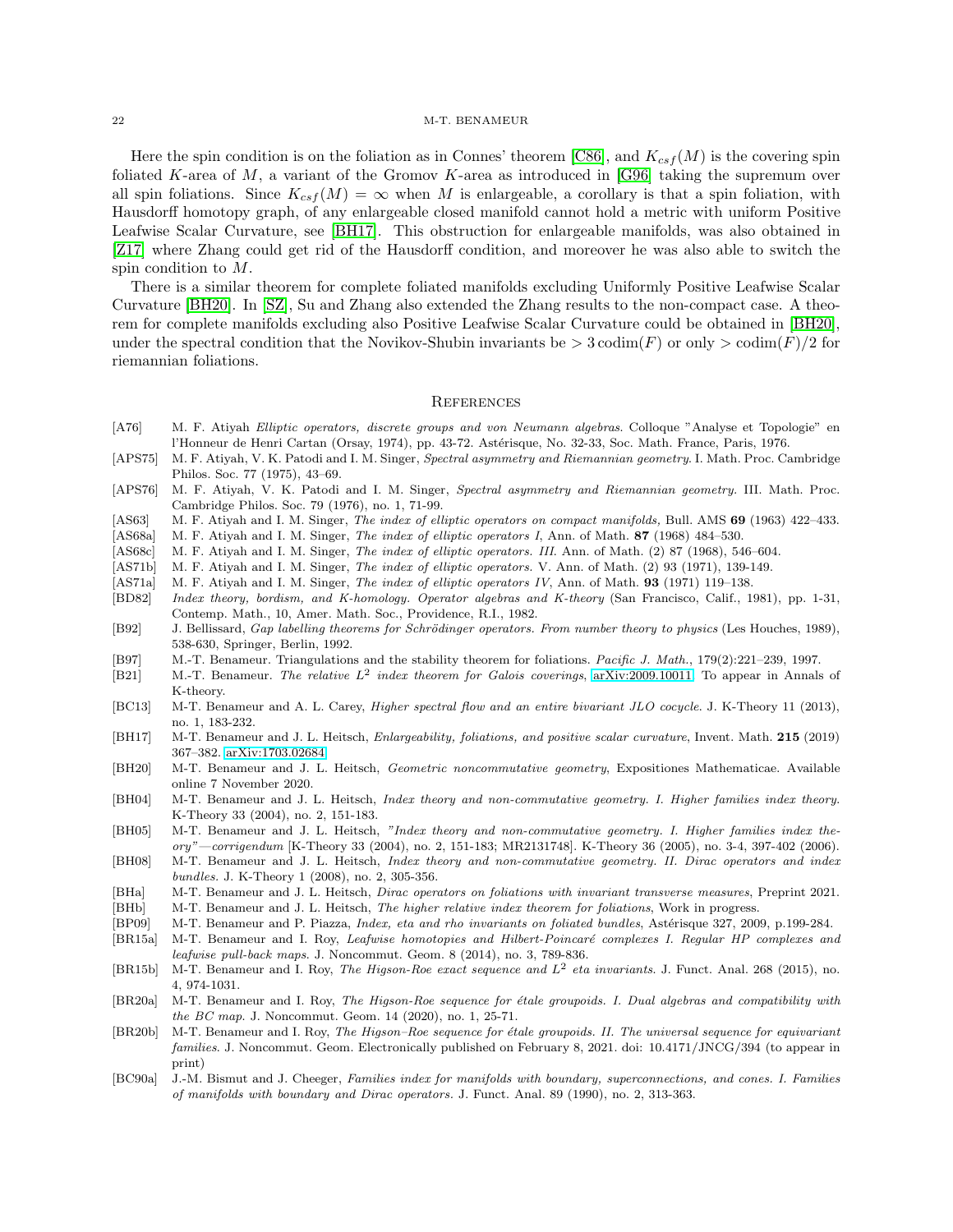#### DIRAC OPERATORS AND PSC 23

- <span id="page-22-28"></span>[BC90b] J.-M. Bismut and J. Cheeger, Families index for manifolds with boundary, superconnections and cones. II. The Chern character. J. Funct. Anal. 90 (1990), no. 2, 306-354.
- <span id="page-22-22"></span>[BG95] B. Botvinnik and P. B. Gilkey, The eta invariant and metrics of positive scalar curvature. Math. Ann. 302 (1995), no. 3, 507-517.
- <span id="page-22-23"></span>[CW03] S. Chang and S. Weinberger, On invariants of Hirzebruch and Cheeger-Gromov. Geom. Topol. 7 (2003), 311-319.
- [CWY20] S. Chang, S. Weinberger, and G. Yu, Positive scalar curvature and a new index theory for noncompact manifolds. J. Geom. Phys. 149 (2020), 103575, 22 pp.
- <span id="page-22-7"></span>[CG85] Bounds on the von Neumann dimension of L2-cohomology and the Gauss-Bonnet theorem for open manifolds. J. Differential Geom. 21 (1985), no. 1, 1-34.
- <span id="page-22-15"></span>[C79] A. Connes. Sur la théorie non commutative de l'intégration. In Algèbres d'opérateurs, Lecture notes in mathematics, pages 19–143. Springer, 1979.
- <span id="page-22-9"></span>[C80] A. Connes, A survey of foliations and operator algebras. Operator algebras and applications, Part I (Kingston, Ont., 1980), pp. 521-628, Proc. Sympos. Pure Math., 38, Amer. Math. Soc., Providence, R.I., 1982.
- <span id="page-22-6"></span>[C86] A. Connes, Cyclic cohomology and the transverse fundamental class of a foliation. Geometric methods in operator algebras (Kyoto, 1983), 52-144, Pitman Res. Notes Math. Ser., 123, Longman Sci. Tech., Harlow, 1986.
- <span id="page-22-12"></span>[C86] A. Connes, Noncommutative differential geometry. Inst. Hautes Etudes Sci. Publ. Math. No. 62 (1985), 257-360. ´
- <span id="page-22-31"></span>[CM95] A. Connes and H. Moscovici, The local index formula in noncommutative geometry. In Geometries in Interaction, pages 174–243. Springer, 1995.
- <span id="page-22-13"></span>[CM90] A. Connes and H. Moscovici, Cyclic cohomology, the Novikov conjecture and hyperbolic groups. Topology 29 (1990), no. 3, 345-388.
- <span id="page-22-14"></span>[CGM95] A. Connes, M. Gromov and H. Moscovici. Conjecture de Novikov et fibrés presque plats. (French) [The Novikov conjecture and almost flat vector bundles] C. R. Acad. Sci. Paris Sér. I Math. 310 (1990), no. 5, 273-277.
- <span id="page-22-16"></span>[CS84] A. Connes and G. Skandalis, The longitudinal index theorem for foliations, Publ. Res. Inst. Math. Sci. Kyoto 20 (1984) 1139–1183.
- <span id="page-22-11"></span>[FM79] A. T. Fomenko and A. S. Miscenko, The index of elliptic operators over C∗-algebras. (Russian) Izv. Akad. Nauk SSSR Ser. Mat. 43 (1979), no. 4, 831-859, 967.
- <span id="page-22-34"></span>[G96] M. Gromov, Positive curvature, macroscopic dimension, spectral gaps and higher signatures. Functional analysis on the eve of the 21st century, Vol. II (New Brunswick, NJ, 1993), 1-213, Progr. Math., 132, Birkhäuser Boston, Boston, MA, 1996.
- <span id="page-22-3"></span>[GL80a] M. Gromov and H. B. Lawson, Jr., Spin and scalar curvature in the presence of a fundamental group I, Ann. of Math. 111 (1980) 209–230.
- <span id="page-22-4"></span>[GL80b] M. Gromov and H. B. Lawson, Jr., The classification of simply connected manifolds of positive scalar curvature, Ann. of Math. 111 (1980) 423–434.
- <span id="page-22-5"></span>[GL83] M. Gromov and H. B. Lawson, Jr., Positive scalar curvature and The Dirac operator on complete Riemannian manifolds, Publ. Math. I.H.E.S. 58 (1983) 295–408.
- <span id="page-22-32"></span>[H81] A. Haefliger, Some remarks on foliations with minimal leaves. J. Differential Geometry 15 (1980), no. 2, 269-284 (1981).
- <span id="page-22-33"></span>[H99] J. L. Heitsch, Bismut superconnections and the Chern character for Dirac operators on foliated manifolds. K-Theory 9 (1995), no. 6, 507-528.
- <span id="page-22-17"></span>[HL99] J. Heitsch and C. Lazarov, A general families index theorem. K-Theory 18 (1999), no. 2, 181–202.
- <span id="page-22-18"></span>[HR05a] N. Higson and J. Roe Mapping surgery to analysis. I. Analytic signatures. K-Theory 33 (2005), no. 4, 277-299.
- <span id="page-22-19"></span>[HR05b] N. Higson and J. Roe Mapping surgery to analysis. II. Geometric signatures. K-Theory 33 (2005), no. 4, 301-324.
- <span id="page-22-20"></span>[HR05c] N. Higson and J. Roe Mapping surgery to analysis. III. Exact sequences. K-Theory 33 (2005), no. 4, 325-346.
- <span id="page-22-21"></span>[HR10] N. Higson and J. Roe K-homology, assembly and rigidity theorems for relative eta invariants. Pure Appl. Math. Q. 6 (2010), no. 2, Special Issue: In honor of Michael Atiyah and Isadore Singer, 555-601.
- <span id="page-22-25"></span>[HS83] M. Hilsum and G. Skandalis. Stabilité des C∗-algèbres de feuilletages. Ann. Inst. Fourier (Grenoble), 33(3):201-208, 1983.
- <span id="page-22-1"></span>[H74] N. Hitchin, *Harmonic spinors*. Advances in Math. 14 (1974), 1-55.
- <span id="page-22-26"></span>[K80] G. G. Kasparov, Hilbert C∗-modules: theorems of Stinespring and Voiculescu. J. Operator Theory 4 (1980), no. 1, 133-150.
- <span id="page-22-8"></span>[K00] N. Keswani, *Relative eta-invariants and C<sup>∗</sup>-algebra K-theory*. Topology 39 (2000), no. 5, 957-983.
- <span id="page-22-30"></span>[KS91] M. Kreck and S. Stolz, Some nondiffeomorphic homeomorphic homogeneous 7-manifolds with positive sectional curvature. J. Differential Geom. 33 (1991), no. 2, 465-486.
- <span id="page-22-24"></span>[L74] H. B. Lawson, Jr. Foliations, Bull. Amer. Math. Soc. 80 (1974) 369-418.
- <span id="page-22-27"></span>[LM89] H. B. Lawson, Jr. and M.-L. Michelson, Spin geometry, Princeton Math. Series 38, Princeton (1989).
- <span id="page-22-0"></span>[L63] A. Lichnerowicz, Spineurs harmoniques, C. R. Acad. Sci. Paris 257 (1963) 7–9.
- <span id="page-22-2"></span>[L72] G. Lusztig, Novikov's higher signature and families of elliptic operators. J. Differential Geometry 7 (1972), 229-256.
- <span id="page-22-10"></span>[MP97a] R. B. Melrose and P. Piazza, Families of Dirac operators, boundaries and the b-calculus. J. Differential Geom. 46 (1997), no. 1, 99-180.
- <span id="page-22-29"></span>[MP97b] R. B. Melrose and P. Piazza, An index theorem for families of Dirac operators on odd-dimensional manifolds with boundary. J. Differential Geom. 46 (1997), no. 2, 287-334.